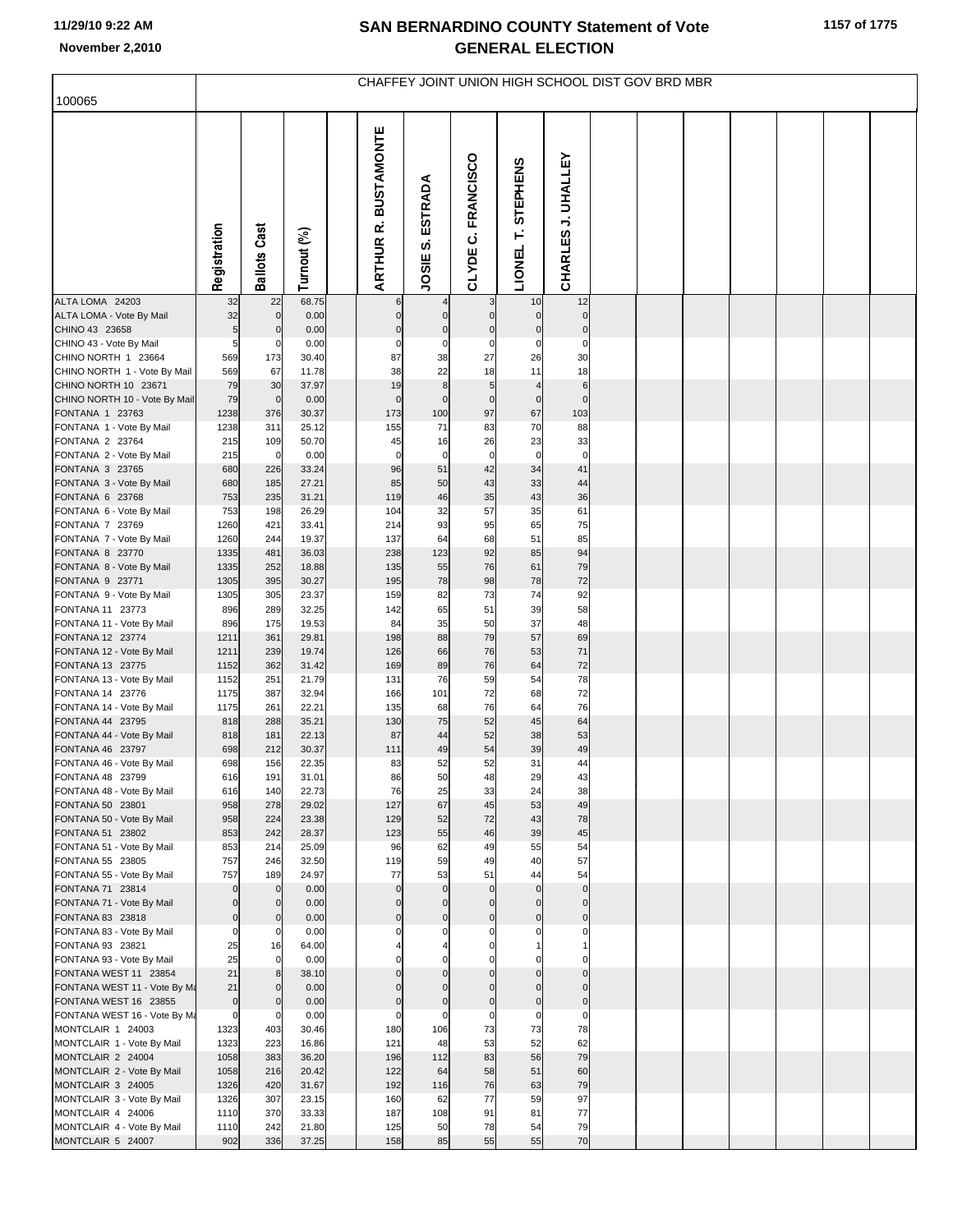| <b>BUSTAMONTE</b><br><b>CHARLES J. UHALLEY</b><br>C. FRANCISCO<br><b>STEPHENS</b><br>ESTRADA<br>œ<br><b>Ballots Cast</b><br>Registration<br>Turnout (%)<br>É<br><b>ARTHUR</b><br>ທ່<br>LIONEL<br>CLYDE<br>JOSIE<br>22.51<br>MONTCLAIR 5 - Vote By Mail<br>902<br>203<br>67<br>98<br>67<br>53<br>45<br>902<br>301<br>100<br>56<br>MONTCLAIR 6 24008<br>33.37<br>164<br>59<br>65<br>49<br>902<br>171<br>18.96<br>87<br>42<br>60<br>50<br>MONTCLAIR 6 - Vote By Mail<br>918<br>74<br>41<br>42<br>48<br>MONTCLAIR 7 24009<br>280<br>30.50<br>126<br>MONTCLAIR 7 - Vote By Mail<br>918<br>41<br>25<br>26<br>22<br>120<br>13.07<br>64<br>58<br>MONTCLAIR 8 24010<br>877<br>322<br>158<br>95<br>53<br>62<br>36.72<br>44<br>42<br>39<br>MONTCLAIR 8 - Vote By Mail<br>877<br>142<br>64<br>36<br>16.19<br>MONTCLAIR 9 24011<br>68<br>37<br>31<br>53<br>1001<br>207<br>20.68<br>118<br>34<br>43<br>47<br>MONTCLAIR 9 - Vote By Mail<br>1001<br>90<br>24<br>146<br>14.59<br>48<br>34<br>26<br>34<br>MONTCLAIR 10 24012<br>504<br>161<br>31.94<br>103<br>25<br>MONTCLAIR 10 - Vote By Mail<br>504<br>86<br>17.06<br>50<br>26<br>13<br>25<br>55<br>57<br>MONTCLAIR 11 24013<br>763<br>125<br>57<br>41<br>257<br>33.68<br>33<br>44<br>MONTCLAIR 11 - Vote By Mail<br>763<br>140<br>73<br>29<br>37<br>18.35<br>521<br>86<br>52<br>47<br>30<br>49<br>MONTCLAIR 12 24014<br>180<br>34.55<br>27<br>MONTCLAIR 12 - Vote By Mail<br>521<br>51<br>29<br>28<br>37<br>124<br>23.80<br>MONTCLAIR 13 24015<br>$\overline{7}$<br>3<br>40<br>57.50<br>15<br>11<br>6<br>23<br>MONTCLAIR 13 - Vote By Mail<br>40<br>$\overline{0}$<br>0.00<br>$\mathbf 0$<br>$\mathbf 0$<br>$\mathbf 0$<br>$\mathbf 0$<br>$\mathbf 0$<br>626<br>68<br>53<br>39<br>29<br>44<br>MONTCLAIR 14 24016<br>167<br>26.68<br>42<br>42<br>MONTCLAIR 14 - Vote By Mail<br>626<br>158<br>65<br>39<br>43<br>25.24<br>10<br>20<br>125<br>28<br>8<br>14<br>MONTCLAIR SOUTH 1 24018<br>57<br>45.60<br>MONTCLAIR SOUTH 1 - Vote By<br>125<br>$\mathbf 0$<br>$\pmb{0}$<br>$\pmb{0}$<br>$\mathbf 0$<br>$\overline{0}$<br>$\pmb{0}$<br>0.00<br>MONTCLAIR SOUTH 2 24019<br>268<br>35.07<br>47<br>26<br>20<br>12<br>14<br>94<br>MONTCLAIR SOUTH 2 - Vote By<br>268<br>39<br>11<br>10<br>16<br>5<br>8<br>14.55<br>27<br>26<br>MONTCLAIR SOUTH 3 24020<br>412<br>34.47<br>67<br>38<br>25<br>142<br>14<br>15<br>17<br>18<br>MONTCLAIR SOUTH 3 - Vote By<br>412<br>63<br>33<br>15.29<br>113<br>21<br>13<br>MONTCLAIR SOUTH 4 24021<br>39<br>34.51<br>8<br>$\overline{7}$<br>8<br>MONTCLAIR SOUTH 4 - Vote By<br>$\pmb{0}$<br>113<br>$\overline{0}$<br>0.00<br>$\pmb{0}$<br>$\mathbf 0$<br>$\pmb{0}$<br>$\mathbf 0$<br>MONTCLAIR SOUTH 5 24022<br>47.37<br>19<br>$\overline{2}$<br>9<br>2<br>2<br>$\overline{2}$<br>0<br>MONTCLAIR SOUTH 5 - Vote By<br>19<br>$\overline{0}$<br>0.00<br>$\mathbf 0$<br>0<br>0<br>$\Omega$<br>0<br>MONTCLAIR SOUTH 6 24023<br>15<br>8<br>53.33<br>3<br>$\Omega$<br>$\overline{1}$<br>MONTCLAIR SOUTH 6 - Vote By<br>15<br>$\overline{0}$<br>$\overline{0}$<br>$\circ$<br>0.00<br>$\mathbf 0$<br>$\mathbf 0$<br>$\mathbf 0$<br>18<br>36<br>19<br>11<br>MONTCLAIR SOUTH 7 24024<br>172<br>61<br>35.47<br>8<br>$\mathbf 0$<br>$\pmb{0}$<br>$\mathbf 0$<br>$\pmb{0}$<br>MONTCLAIR SOUTH 7 - Vote By<br>172<br>$\overline{0}$<br>0.00<br>$\mathbf 0$<br>270<br>60.00<br>58<br>18<br>27<br>23<br>34<br>MT BALDY 24604<br>162<br>MT BALDY - Vote By Mail<br>270<br>21<br>49<br>18.15<br>10<br>10<br>10<br>NATIONAL FOREST 38 23509<br>97<br>56<br>57.73<br>3<br>$\overline{0}$<br>$\mathbf{1}$<br>3<br>$\overline{4}$<br>97<br>$\overline{0}$<br>NATIONAL FOREST 38 - Vote By<br>0.00<br>$\mathbf 0$<br>$\mathbf 0$<br>$\overline{0}$<br>$\circ$<br>$\mathbf 0$<br>ONTARIO 1 24033<br>30.88<br>102<br>72<br>63<br>90<br>1130<br>349<br>176<br>ONTARIO 1 - Vote By Mail<br>241<br>21.33<br>122<br>67<br>79<br>61<br>77<br>1130<br>ONTARIO 2 24034<br>438<br>40.56<br>103<br>149<br>88<br>118<br>1080<br>216<br>ONTARIO 2 - Vote By Mail<br>63<br>90<br>1080<br>246<br>22.78<br>111<br>54<br>108<br>ONTARIO 3 24035<br>177<br>78<br>126<br>60<br>117<br>856<br>331<br>38.67<br>39<br>47<br>ONTARIO 3 - Vote By Mail<br>223<br>115<br>88<br>856<br>26.05<br>113<br>ONTARIO 4 24036<br>32.39<br>177<br>88<br>57<br>100<br>1093<br>354<br>117<br>ONTARIO 4 - Vote By Mail<br>23.60<br>50<br>57<br>82<br>1093<br>258<br>116<br>89<br>ONTARIO 5 24037<br>23.27<br>90<br>48<br>58<br>42<br>1113<br>259<br>137<br>ONTARIO 5 - Vote By Mail<br>235<br>128<br>75<br>57<br>58<br>1113<br>21.11<br>83<br>89<br>ONTARIO 6 24038<br>239<br>29.65<br>137<br>51<br>60<br>52<br>806<br>50<br>47<br>51<br>ONTARIO 6 - Vote By Mail<br>806<br>145<br>17.99<br>64<br>38<br>ONTARIO 7 24039<br>397<br>63<br>29<br>32<br>9<br>24<br>106<br>26.70<br>ONTARIO 7 - Vote By Mail<br>397<br>43<br>28<br>19<br>17<br>21<br>77<br>19.40<br>ONTARIO 8 24040<br>130<br>95<br>52<br>48<br>43<br>992<br>244<br>24.60<br>ONTARIO 8 - Vote By Mail<br>992<br>125<br>58<br>51<br>44<br>47<br>187<br>18.85<br>ONTARIO 9 24041<br>427<br>26.23<br>58<br>34<br>16<br>18<br>18<br>112<br>25<br>14<br>ONTARIO 9 - Vote By Mail<br>427<br>79<br>47<br>23<br>18<br>18.50<br>ONTARIO 10 24042<br>31.32<br>119<br>77<br>80<br>73<br>1140<br>357<br>176<br>ONTARIO 10 - Vote By Mail<br>20.26<br>121<br>69<br>64<br>60<br>$77 \,$<br>1140<br>231<br>ONTARIO 11 24043<br>222<br>70<br>47<br>71<br>798<br>27.82<br>119<br>65<br>ONTARIO 11 - Vote By Mail<br>798<br>107<br>60<br>70<br>67<br>70<br>194<br>24.31<br>ONTARIO 12 24044<br>967<br>65<br>85<br>65<br>79<br>293<br>30.30<br>135<br>58<br>ONTARIO 12 - Vote By Mail<br>967<br>124<br>95<br>59<br>91<br>246<br>25.44 | 100065 |  |  | CHAFFEY JOINT UNION HIGH SCHOOL DIST GOV BRD MBR |  |  |  |  |  |  |
|-----------------------------------------------------------------------------------------------------------------------------------------------------------------------------------------------------------------------------------------------------------------------------------------------------------------------------------------------------------------------------------------------------------------------------------------------------------------------------------------------------------------------------------------------------------------------------------------------------------------------------------------------------------------------------------------------------------------------------------------------------------------------------------------------------------------------------------------------------------------------------------------------------------------------------------------------------------------------------------------------------------------------------------------------------------------------------------------------------------------------------------------------------------------------------------------------------------------------------------------------------------------------------------------------------------------------------------------------------------------------------------------------------------------------------------------------------------------------------------------------------------------------------------------------------------------------------------------------------------------------------------------------------------------------------------------------------------------------------------------------------------------------------------------------------------------------------------------------------------------------------------------------------------------------------------------------------------------------------------------------------------------------------------------------------------------------------------------------------------------------------------------------------------------------------------------------------------------------------------------------------------------------------------------------------------------------------------------------------------------------------------------------------------------------------------------------------------------------------------------------------------------------------------------------------------------------------------------------------------------------------------------------------------------------------------------------------------------------------------------------------------------------------------------------------------------------------------------------------------------------------------------------------------------------------------------------------------------------------------------------------------------------------------------------------------------------------------------------------------------------------------------------------------------------------------------------------------------------------------------------------------------------------------------------------------------------------------------------------------------------------------------------------------------------------------------------------------------------------------------------------------------------------------------------------------------------------------------------------------------------------------------------------------------------------------------------------------------------------------------------------------------------------------------------------------------------------------------------------------------------------------------------------------------------------------------------------------------------------------------------------------------------------------------------------------------------------------------------------------------------------------------------------------------------------------------------------------------------------------------------------------------------------------------------------------------------------------------------------------------------------------------------------------------------------------------------------------------------------------------------------------------------------------------------------------------------------------------------------------------------------------------------------------------------------------------------------------------------------------------------------------------------------------------------------------------------------------------------------------------------------------------------------------------------------------------------------------------------------------------------------------------------------------------------------------------------------------------------------------------------------------------------------------------------------------------------------------------------------------------------------------------------------------------------------------------------------------------------------------------------------------------------------------------------------------------------------------------------------------------------------------------------------------------------------------------------------------------------------------------------------------------------------------------------------|--------|--|--|--------------------------------------------------|--|--|--|--|--|--|
|                                                                                                                                                                                                                                                                                                                                                                                                                                                                                                                                                                                                                                                                                                                                                                                                                                                                                                                                                                                                                                                                                                                                                                                                                                                                                                                                                                                                                                                                                                                                                                                                                                                                                                                                                                                                                                                                                                                                                                                                                                                                                                                                                                                                                                                                                                                                                                                                                                                                                                                                                                                                                                                                                                                                                                                                                                                                                                                                                                                                                                                                                                                                                                                                                                                                                                                                                                                                                                                                                                                                                                                                                                                                                                                                                                                                                                                                                                                                                                                                                                                                                                                                                                                                                                                                                                                                                                                                                                                                                                                                                                                                                                                                                                                                                                                                                                                                                                                                                                                                                                                                                                                                                                                                                                                                                                                                                                                                                                                                                                                                                                                                                                                                             |        |  |  |                                                  |  |  |  |  |  |  |
|                                                                                                                                                                                                                                                                                                                                                                                                                                                                                                                                                                                                                                                                                                                                                                                                                                                                                                                                                                                                                                                                                                                                                                                                                                                                                                                                                                                                                                                                                                                                                                                                                                                                                                                                                                                                                                                                                                                                                                                                                                                                                                                                                                                                                                                                                                                                                                                                                                                                                                                                                                                                                                                                                                                                                                                                                                                                                                                                                                                                                                                                                                                                                                                                                                                                                                                                                                                                                                                                                                                                                                                                                                                                                                                                                                                                                                                                                                                                                                                                                                                                                                                                                                                                                                                                                                                                                                                                                                                                                                                                                                                                                                                                                                                                                                                                                                                                                                                                                                                                                                                                                                                                                                                                                                                                                                                                                                                                                                                                                                                                                                                                                                                                             |        |  |  |                                                  |  |  |  |  |  |  |
|                                                                                                                                                                                                                                                                                                                                                                                                                                                                                                                                                                                                                                                                                                                                                                                                                                                                                                                                                                                                                                                                                                                                                                                                                                                                                                                                                                                                                                                                                                                                                                                                                                                                                                                                                                                                                                                                                                                                                                                                                                                                                                                                                                                                                                                                                                                                                                                                                                                                                                                                                                                                                                                                                                                                                                                                                                                                                                                                                                                                                                                                                                                                                                                                                                                                                                                                                                                                                                                                                                                                                                                                                                                                                                                                                                                                                                                                                                                                                                                                                                                                                                                                                                                                                                                                                                                                                                                                                                                                                                                                                                                                                                                                                                                                                                                                                                                                                                                                                                                                                                                                                                                                                                                                                                                                                                                                                                                                                                                                                                                                                                                                                                                                             |        |  |  |                                                  |  |  |  |  |  |  |
|                                                                                                                                                                                                                                                                                                                                                                                                                                                                                                                                                                                                                                                                                                                                                                                                                                                                                                                                                                                                                                                                                                                                                                                                                                                                                                                                                                                                                                                                                                                                                                                                                                                                                                                                                                                                                                                                                                                                                                                                                                                                                                                                                                                                                                                                                                                                                                                                                                                                                                                                                                                                                                                                                                                                                                                                                                                                                                                                                                                                                                                                                                                                                                                                                                                                                                                                                                                                                                                                                                                                                                                                                                                                                                                                                                                                                                                                                                                                                                                                                                                                                                                                                                                                                                                                                                                                                                                                                                                                                                                                                                                                                                                                                                                                                                                                                                                                                                                                                                                                                                                                                                                                                                                                                                                                                                                                                                                                                                                                                                                                                                                                                                                                             |        |  |  |                                                  |  |  |  |  |  |  |
|                                                                                                                                                                                                                                                                                                                                                                                                                                                                                                                                                                                                                                                                                                                                                                                                                                                                                                                                                                                                                                                                                                                                                                                                                                                                                                                                                                                                                                                                                                                                                                                                                                                                                                                                                                                                                                                                                                                                                                                                                                                                                                                                                                                                                                                                                                                                                                                                                                                                                                                                                                                                                                                                                                                                                                                                                                                                                                                                                                                                                                                                                                                                                                                                                                                                                                                                                                                                                                                                                                                                                                                                                                                                                                                                                                                                                                                                                                                                                                                                                                                                                                                                                                                                                                                                                                                                                                                                                                                                                                                                                                                                                                                                                                                                                                                                                                                                                                                                                                                                                                                                                                                                                                                                                                                                                                                                                                                                                                                                                                                                                                                                                                                                             |        |  |  |                                                  |  |  |  |  |  |  |
|                                                                                                                                                                                                                                                                                                                                                                                                                                                                                                                                                                                                                                                                                                                                                                                                                                                                                                                                                                                                                                                                                                                                                                                                                                                                                                                                                                                                                                                                                                                                                                                                                                                                                                                                                                                                                                                                                                                                                                                                                                                                                                                                                                                                                                                                                                                                                                                                                                                                                                                                                                                                                                                                                                                                                                                                                                                                                                                                                                                                                                                                                                                                                                                                                                                                                                                                                                                                                                                                                                                                                                                                                                                                                                                                                                                                                                                                                                                                                                                                                                                                                                                                                                                                                                                                                                                                                                                                                                                                                                                                                                                                                                                                                                                                                                                                                                                                                                                                                                                                                                                                                                                                                                                                                                                                                                                                                                                                                                                                                                                                                                                                                                                                             |        |  |  |                                                  |  |  |  |  |  |  |
|                                                                                                                                                                                                                                                                                                                                                                                                                                                                                                                                                                                                                                                                                                                                                                                                                                                                                                                                                                                                                                                                                                                                                                                                                                                                                                                                                                                                                                                                                                                                                                                                                                                                                                                                                                                                                                                                                                                                                                                                                                                                                                                                                                                                                                                                                                                                                                                                                                                                                                                                                                                                                                                                                                                                                                                                                                                                                                                                                                                                                                                                                                                                                                                                                                                                                                                                                                                                                                                                                                                                                                                                                                                                                                                                                                                                                                                                                                                                                                                                                                                                                                                                                                                                                                                                                                                                                                                                                                                                                                                                                                                                                                                                                                                                                                                                                                                                                                                                                                                                                                                                                                                                                                                                                                                                                                                                                                                                                                                                                                                                                                                                                                                                             |        |  |  |                                                  |  |  |  |  |  |  |
|                                                                                                                                                                                                                                                                                                                                                                                                                                                                                                                                                                                                                                                                                                                                                                                                                                                                                                                                                                                                                                                                                                                                                                                                                                                                                                                                                                                                                                                                                                                                                                                                                                                                                                                                                                                                                                                                                                                                                                                                                                                                                                                                                                                                                                                                                                                                                                                                                                                                                                                                                                                                                                                                                                                                                                                                                                                                                                                                                                                                                                                                                                                                                                                                                                                                                                                                                                                                                                                                                                                                                                                                                                                                                                                                                                                                                                                                                                                                                                                                                                                                                                                                                                                                                                                                                                                                                                                                                                                                                                                                                                                                                                                                                                                                                                                                                                                                                                                                                                                                                                                                                                                                                                                                                                                                                                                                                                                                                                                                                                                                                                                                                                                                             |        |  |  |                                                  |  |  |  |  |  |  |
|                                                                                                                                                                                                                                                                                                                                                                                                                                                                                                                                                                                                                                                                                                                                                                                                                                                                                                                                                                                                                                                                                                                                                                                                                                                                                                                                                                                                                                                                                                                                                                                                                                                                                                                                                                                                                                                                                                                                                                                                                                                                                                                                                                                                                                                                                                                                                                                                                                                                                                                                                                                                                                                                                                                                                                                                                                                                                                                                                                                                                                                                                                                                                                                                                                                                                                                                                                                                                                                                                                                                                                                                                                                                                                                                                                                                                                                                                                                                                                                                                                                                                                                                                                                                                                                                                                                                                                                                                                                                                                                                                                                                                                                                                                                                                                                                                                                                                                                                                                                                                                                                                                                                                                                                                                                                                                                                                                                                                                                                                                                                                                                                                                                                             |        |  |  |                                                  |  |  |  |  |  |  |
|                                                                                                                                                                                                                                                                                                                                                                                                                                                                                                                                                                                                                                                                                                                                                                                                                                                                                                                                                                                                                                                                                                                                                                                                                                                                                                                                                                                                                                                                                                                                                                                                                                                                                                                                                                                                                                                                                                                                                                                                                                                                                                                                                                                                                                                                                                                                                                                                                                                                                                                                                                                                                                                                                                                                                                                                                                                                                                                                                                                                                                                                                                                                                                                                                                                                                                                                                                                                                                                                                                                                                                                                                                                                                                                                                                                                                                                                                                                                                                                                                                                                                                                                                                                                                                                                                                                                                                                                                                                                                                                                                                                                                                                                                                                                                                                                                                                                                                                                                                                                                                                                                                                                                                                                                                                                                                                                                                                                                                                                                                                                                                                                                                                                             |        |  |  |                                                  |  |  |  |  |  |  |
|                                                                                                                                                                                                                                                                                                                                                                                                                                                                                                                                                                                                                                                                                                                                                                                                                                                                                                                                                                                                                                                                                                                                                                                                                                                                                                                                                                                                                                                                                                                                                                                                                                                                                                                                                                                                                                                                                                                                                                                                                                                                                                                                                                                                                                                                                                                                                                                                                                                                                                                                                                                                                                                                                                                                                                                                                                                                                                                                                                                                                                                                                                                                                                                                                                                                                                                                                                                                                                                                                                                                                                                                                                                                                                                                                                                                                                                                                                                                                                                                                                                                                                                                                                                                                                                                                                                                                                                                                                                                                                                                                                                                                                                                                                                                                                                                                                                                                                                                                                                                                                                                                                                                                                                                                                                                                                                                                                                                                                                                                                                                                                                                                                                                             |        |  |  |                                                  |  |  |  |  |  |  |
|                                                                                                                                                                                                                                                                                                                                                                                                                                                                                                                                                                                                                                                                                                                                                                                                                                                                                                                                                                                                                                                                                                                                                                                                                                                                                                                                                                                                                                                                                                                                                                                                                                                                                                                                                                                                                                                                                                                                                                                                                                                                                                                                                                                                                                                                                                                                                                                                                                                                                                                                                                                                                                                                                                                                                                                                                                                                                                                                                                                                                                                                                                                                                                                                                                                                                                                                                                                                                                                                                                                                                                                                                                                                                                                                                                                                                                                                                                                                                                                                                                                                                                                                                                                                                                                                                                                                                                                                                                                                                                                                                                                                                                                                                                                                                                                                                                                                                                                                                                                                                                                                                                                                                                                                                                                                                                                                                                                                                                                                                                                                                                                                                                                                             |        |  |  |                                                  |  |  |  |  |  |  |
|                                                                                                                                                                                                                                                                                                                                                                                                                                                                                                                                                                                                                                                                                                                                                                                                                                                                                                                                                                                                                                                                                                                                                                                                                                                                                                                                                                                                                                                                                                                                                                                                                                                                                                                                                                                                                                                                                                                                                                                                                                                                                                                                                                                                                                                                                                                                                                                                                                                                                                                                                                                                                                                                                                                                                                                                                                                                                                                                                                                                                                                                                                                                                                                                                                                                                                                                                                                                                                                                                                                                                                                                                                                                                                                                                                                                                                                                                                                                                                                                                                                                                                                                                                                                                                                                                                                                                                                                                                                                                                                                                                                                                                                                                                                                                                                                                                                                                                                                                                                                                                                                                                                                                                                                                                                                                                                                                                                                                                                                                                                                                                                                                                                                             |        |  |  |                                                  |  |  |  |  |  |  |
|                                                                                                                                                                                                                                                                                                                                                                                                                                                                                                                                                                                                                                                                                                                                                                                                                                                                                                                                                                                                                                                                                                                                                                                                                                                                                                                                                                                                                                                                                                                                                                                                                                                                                                                                                                                                                                                                                                                                                                                                                                                                                                                                                                                                                                                                                                                                                                                                                                                                                                                                                                                                                                                                                                                                                                                                                                                                                                                                                                                                                                                                                                                                                                                                                                                                                                                                                                                                                                                                                                                                                                                                                                                                                                                                                                                                                                                                                                                                                                                                                                                                                                                                                                                                                                                                                                                                                                                                                                                                                                                                                                                                                                                                                                                                                                                                                                                                                                                                                                                                                                                                                                                                                                                                                                                                                                                                                                                                                                                                                                                                                                                                                                                                             |        |  |  |                                                  |  |  |  |  |  |  |
|                                                                                                                                                                                                                                                                                                                                                                                                                                                                                                                                                                                                                                                                                                                                                                                                                                                                                                                                                                                                                                                                                                                                                                                                                                                                                                                                                                                                                                                                                                                                                                                                                                                                                                                                                                                                                                                                                                                                                                                                                                                                                                                                                                                                                                                                                                                                                                                                                                                                                                                                                                                                                                                                                                                                                                                                                                                                                                                                                                                                                                                                                                                                                                                                                                                                                                                                                                                                                                                                                                                                                                                                                                                                                                                                                                                                                                                                                                                                                                                                                                                                                                                                                                                                                                                                                                                                                                                                                                                                                                                                                                                                                                                                                                                                                                                                                                                                                                                                                                                                                                                                                                                                                                                                                                                                                                                                                                                                                                                                                                                                                                                                                                                                             |        |  |  |                                                  |  |  |  |  |  |  |
|                                                                                                                                                                                                                                                                                                                                                                                                                                                                                                                                                                                                                                                                                                                                                                                                                                                                                                                                                                                                                                                                                                                                                                                                                                                                                                                                                                                                                                                                                                                                                                                                                                                                                                                                                                                                                                                                                                                                                                                                                                                                                                                                                                                                                                                                                                                                                                                                                                                                                                                                                                                                                                                                                                                                                                                                                                                                                                                                                                                                                                                                                                                                                                                                                                                                                                                                                                                                                                                                                                                                                                                                                                                                                                                                                                                                                                                                                                                                                                                                                                                                                                                                                                                                                                                                                                                                                                                                                                                                                                                                                                                                                                                                                                                                                                                                                                                                                                                                                                                                                                                                                                                                                                                                                                                                                                                                                                                                                                                                                                                                                                                                                                                                             |        |  |  |                                                  |  |  |  |  |  |  |
|                                                                                                                                                                                                                                                                                                                                                                                                                                                                                                                                                                                                                                                                                                                                                                                                                                                                                                                                                                                                                                                                                                                                                                                                                                                                                                                                                                                                                                                                                                                                                                                                                                                                                                                                                                                                                                                                                                                                                                                                                                                                                                                                                                                                                                                                                                                                                                                                                                                                                                                                                                                                                                                                                                                                                                                                                                                                                                                                                                                                                                                                                                                                                                                                                                                                                                                                                                                                                                                                                                                                                                                                                                                                                                                                                                                                                                                                                                                                                                                                                                                                                                                                                                                                                                                                                                                                                                                                                                                                                                                                                                                                                                                                                                                                                                                                                                                                                                                                                                                                                                                                                                                                                                                                                                                                                                                                                                                                                                                                                                                                                                                                                                                                             |        |  |  |                                                  |  |  |  |  |  |  |
|                                                                                                                                                                                                                                                                                                                                                                                                                                                                                                                                                                                                                                                                                                                                                                                                                                                                                                                                                                                                                                                                                                                                                                                                                                                                                                                                                                                                                                                                                                                                                                                                                                                                                                                                                                                                                                                                                                                                                                                                                                                                                                                                                                                                                                                                                                                                                                                                                                                                                                                                                                                                                                                                                                                                                                                                                                                                                                                                                                                                                                                                                                                                                                                                                                                                                                                                                                                                                                                                                                                                                                                                                                                                                                                                                                                                                                                                                                                                                                                                                                                                                                                                                                                                                                                                                                                                                                                                                                                                                                                                                                                                                                                                                                                                                                                                                                                                                                                                                                                                                                                                                                                                                                                                                                                                                                                                                                                                                                                                                                                                                                                                                                                                             |        |  |  |                                                  |  |  |  |  |  |  |
|                                                                                                                                                                                                                                                                                                                                                                                                                                                                                                                                                                                                                                                                                                                                                                                                                                                                                                                                                                                                                                                                                                                                                                                                                                                                                                                                                                                                                                                                                                                                                                                                                                                                                                                                                                                                                                                                                                                                                                                                                                                                                                                                                                                                                                                                                                                                                                                                                                                                                                                                                                                                                                                                                                                                                                                                                                                                                                                                                                                                                                                                                                                                                                                                                                                                                                                                                                                                                                                                                                                                                                                                                                                                                                                                                                                                                                                                                                                                                                                                                                                                                                                                                                                                                                                                                                                                                                                                                                                                                                                                                                                                                                                                                                                                                                                                                                                                                                                                                                                                                                                                                                                                                                                                                                                                                                                                                                                                                                                                                                                                                                                                                                                                             |        |  |  |                                                  |  |  |  |  |  |  |
|                                                                                                                                                                                                                                                                                                                                                                                                                                                                                                                                                                                                                                                                                                                                                                                                                                                                                                                                                                                                                                                                                                                                                                                                                                                                                                                                                                                                                                                                                                                                                                                                                                                                                                                                                                                                                                                                                                                                                                                                                                                                                                                                                                                                                                                                                                                                                                                                                                                                                                                                                                                                                                                                                                                                                                                                                                                                                                                                                                                                                                                                                                                                                                                                                                                                                                                                                                                                                                                                                                                                                                                                                                                                                                                                                                                                                                                                                                                                                                                                                                                                                                                                                                                                                                                                                                                                                                                                                                                                                                                                                                                                                                                                                                                                                                                                                                                                                                                                                                                                                                                                                                                                                                                                                                                                                                                                                                                                                                                                                                                                                                                                                                                                             |        |  |  |                                                  |  |  |  |  |  |  |
|                                                                                                                                                                                                                                                                                                                                                                                                                                                                                                                                                                                                                                                                                                                                                                                                                                                                                                                                                                                                                                                                                                                                                                                                                                                                                                                                                                                                                                                                                                                                                                                                                                                                                                                                                                                                                                                                                                                                                                                                                                                                                                                                                                                                                                                                                                                                                                                                                                                                                                                                                                                                                                                                                                                                                                                                                                                                                                                                                                                                                                                                                                                                                                                                                                                                                                                                                                                                                                                                                                                                                                                                                                                                                                                                                                                                                                                                                                                                                                                                                                                                                                                                                                                                                                                                                                                                                                                                                                                                                                                                                                                                                                                                                                                                                                                                                                                                                                                                                                                                                                                                                                                                                                                                                                                                                                                                                                                                                                                                                                                                                                                                                                                                             |        |  |  |                                                  |  |  |  |  |  |  |
|                                                                                                                                                                                                                                                                                                                                                                                                                                                                                                                                                                                                                                                                                                                                                                                                                                                                                                                                                                                                                                                                                                                                                                                                                                                                                                                                                                                                                                                                                                                                                                                                                                                                                                                                                                                                                                                                                                                                                                                                                                                                                                                                                                                                                                                                                                                                                                                                                                                                                                                                                                                                                                                                                                                                                                                                                                                                                                                                                                                                                                                                                                                                                                                                                                                                                                                                                                                                                                                                                                                                                                                                                                                                                                                                                                                                                                                                                                                                                                                                                                                                                                                                                                                                                                                                                                                                                                                                                                                                                                                                                                                                                                                                                                                                                                                                                                                                                                                                                                                                                                                                                                                                                                                                                                                                                                                                                                                                                                                                                                                                                                                                                                                                             |        |  |  |                                                  |  |  |  |  |  |  |
|                                                                                                                                                                                                                                                                                                                                                                                                                                                                                                                                                                                                                                                                                                                                                                                                                                                                                                                                                                                                                                                                                                                                                                                                                                                                                                                                                                                                                                                                                                                                                                                                                                                                                                                                                                                                                                                                                                                                                                                                                                                                                                                                                                                                                                                                                                                                                                                                                                                                                                                                                                                                                                                                                                                                                                                                                                                                                                                                                                                                                                                                                                                                                                                                                                                                                                                                                                                                                                                                                                                                                                                                                                                                                                                                                                                                                                                                                                                                                                                                                                                                                                                                                                                                                                                                                                                                                                                                                                                                                                                                                                                                                                                                                                                                                                                                                                                                                                                                                                                                                                                                                                                                                                                                                                                                                                                                                                                                                                                                                                                                                                                                                                                                             |        |  |  |                                                  |  |  |  |  |  |  |
|                                                                                                                                                                                                                                                                                                                                                                                                                                                                                                                                                                                                                                                                                                                                                                                                                                                                                                                                                                                                                                                                                                                                                                                                                                                                                                                                                                                                                                                                                                                                                                                                                                                                                                                                                                                                                                                                                                                                                                                                                                                                                                                                                                                                                                                                                                                                                                                                                                                                                                                                                                                                                                                                                                                                                                                                                                                                                                                                                                                                                                                                                                                                                                                                                                                                                                                                                                                                                                                                                                                                                                                                                                                                                                                                                                                                                                                                                                                                                                                                                                                                                                                                                                                                                                                                                                                                                                                                                                                                                                                                                                                                                                                                                                                                                                                                                                                                                                                                                                                                                                                                                                                                                                                                                                                                                                                                                                                                                                                                                                                                                                                                                                                                             |        |  |  |                                                  |  |  |  |  |  |  |
|                                                                                                                                                                                                                                                                                                                                                                                                                                                                                                                                                                                                                                                                                                                                                                                                                                                                                                                                                                                                                                                                                                                                                                                                                                                                                                                                                                                                                                                                                                                                                                                                                                                                                                                                                                                                                                                                                                                                                                                                                                                                                                                                                                                                                                                                                                                                                                                                                                                                                                                                                                                                                                                                                                                                                                                                                                                                                                                                                                                                                                                                                                                                                                                                                                                                                                                                                                                                                                                                                                                                                                                                                                                                                                                                                                                                                                                                                                                                                                                                                                                                                                                                                                                                                                                                                                                                                                                                                                                                                                                                                                                                                                                                                                                                                                                                                                                                                                                                                                                                                                                                                                                                                                                                                                                                                                                                                                                                                                                                                                                                                                                                                                                                             |        |  |  |                                                  |  |  |  |  |  |  |
|                                                                                                                                                                                                                                                                                                                                                                                                                                                                                                                                                                                                                                                                                                                                                                                                                                                                                                                                                                                                                                                                                                                                                                                                                                                                                                                                                                                                                                                                                                                                                                                                                                                                                                                                                                                                                                                                                                                                                                                                                                                                                                                                                                                                                                                                                                                                                                                                                                                                                                                                                                                                                                                                                                                                                                                                                                                                                                                                                                                                                                                                                                                                                                                                                                                                                                                                                                                                                                                                                                                                                                                                                                                                                                                                                                                                                                                                                                                                                                                                                                                                                                                                                                                                                                                                                                                                                                                                                                                                                                                                                                                                                                                                                                                                                                                                                                                                                                                                                                                                                                                                                                                                                                                                                                                                                                                                                                                                                                                                                                                                                                                                                                                                             |        |  |  |                                                  |  |  |  |  |  |  |
|                                                                                                                                                                                                                                                                                                                                                                                                                                                                                                                                                                                                                                                                                                                                                                                                                                                                                                                                                                                                                                                                                                                                                                                                                                                                                                                                                                                                                                                                                                                                                                                                                                                                                                                                                                                                                                                                                                                                                                                                                                                                                                                                                                                                                                                                                                                                                                                                                                                                                                                                                                                                                                                                                                                                                                                                                                                                                                                                                                                                                                                                                                                                                                                                                                                                                                                                                                                                                                                                                                                                                                                                                                                                                                                                                                                                                                                                                                                                                                                                                                                                                                                                                                                                                                                                                                                                                                                                                                                                                                                                                                                                                                                                                                                                                                                                                                                                                                                                                                                                                                                                                                                                                                                                                                                                                                                                                                                                                                                                                                                                                                                                                                                                             |        |  |  |                                                  |  |  |  |  |  |  |
|                                                                                                                                                                                                                                                                                                                                                                                                                                                                                                                                                                                                                                                                                                                                                                                                                                                                                                                                                                                                                                                                                                                                                                                                                                                                                                                                                                                                                                                                                                                                                                                                                                                                                                                                                                                                                                                                                                                                                                                                                                                                                                                                                                                                                                                                                                                                                                                                                                                                                                                                                                                                                                                                                                                                                                                                                                                                                                                                                                                                                                                                                                                                                                                                                                                                                                                                                                                                                                                                                                                                                                                                                                                                                                                                                                                                                                                                                                                                                                                                                                                                                                                                                                                                                                                                                                                                                                                                                                                                                                                                                                                                                                                                                                                                                                                                                                                                                                                                                                                                                                                                                                                                                                                                                                                                                                                                                                                                                                                                                                                                                                                                                                                                             |        |  |  |                                                  |  |  |  |  |  |  |
|                                                                                                                                                                                                                                                                                                                                                                                                                                                                                                                                                                                                                                                                                                                                                                                                                                                                                                                                                                                                                                                                                                                                                                                                                                                                                                                                                                                                                                                                                                                                                                                                                                                                                                                                                                                                                                                                                                                                                                                                                                                                                                                                                                                                                                                                                                                                                                                                                                                                                                                                                                                                                                                                                                                                                                                                                                                                                                                                                                                                                                                                                                                                                                                                                                                                                                                                                                                                                                                                                                                                                                                                                                                                                                                                                                                                                                                                                                                                                                                                                                                                                                                                                                                                                                                                                                                                                                                                                                                                                                                                                                                                                                                                                                                                                                                                                                                                                                                                                                                                                                                                                                                                                                                                                                                                                                                                                                                                                                                                                                                                                                                                                                                                             |        |  |  |                                                  |  |  |  |  |  |  |
|                                                                                                                                                                                                                                                                                                                                                                                                                                                                                                                                                                                                                                                                                                                                                                                                                                                                                                                                                                                                                                                                                                                                                                                                                                                                                                                                                                                                                                                                                                                                                                                                                                                                                                                                                                                                                                                                                                                                                                                                                                                                                                                                                                                                                                                                                                                                                                                                                                                                                                                                                                                                                                                                                                                                                                                                                                                                                                                                                                                                                                                                                                                                                                                                                                                                                                                                                                                                                                                                                                                                                                                                                                                                                                                                                                                                                                                                                                                                                                                                                                                                                                                                                                                                                                                                                                                                                                                                                                                                                                                                                                                                                                                                                                                                                                                                                                                                                                                                                                                                                                                                                                                                                                                                                                                                                                                                                                                                                                                                                                                                                                                                                                                                             |        |  |  |                                                  |  |  |  |  |  |  |
|                                                                                                                                                                                                                                                                                                                                                                                                                                                                                                                                                                                                                                                                                                                                                                                                                                                                                                                                                                                                                                                                                                                                                                                                                                                                                                                                                                                                                                                                                                                                                                                                                                                                                                                                                                                                                                                                                                                                                                                                                                                                                                                                                                                                                                                                                                                                                                                                                                                                                                                                                                                                                                                                                                                                                                                                                                                                                                                                                                                                                                                                                                                                                                                                                                                                                                                                                                                                                                                                                                                                                                                                                                                                                                                                                                                                                                                                                                                                                                                                                                                                                                                                                                                                                                                                                                                                                                                                                                                                                                                                                                                                                                                                                                                                                                                                                                                                                                                                                                                                                                                                                                                                                                                                                                                                                                                                                                                                                                                                                                                                                                                                                                                                             |        |  |  |                                                  |  |  |  |  |  |  |
|                                                                                                                                                                                                                                                                                                                                                                                                                                                                                                                                                                                                                                                                                                                                                                                                                                                                                                                                                                                                                                                                                                                                                                                                                                                                                                                                                                                                                                                                                                                                                                                                                                                                                                                                                                                                                                                                                                                                                                                                                                                                                                                                                                                                                                                                                                                                                                                                                                                                                                                                                                                                                                                                                                                                                                                                                                                                                                                                                                                                                                                                                                                                                                                                                                                                                                                                                                                                                                                                                                                                                                                                                                                                                                                                                                                                                                                                                                                                                                                                                                                                                                                                                                                                                                                                                                                                                                                                                                                                                                                                                                                                                                                                                                                                                                                                                                                                                                                                                                                                                                                                                                                                                                                                                                                                                                                                                                                                                                                                                                                                                                                                                                                                             |        |  |  |                                                  |  |  |  |  |  |  |
|                                                                                                                                                                                                                                                                                                                                                                                                                                                                                                                                                                                                                                                                                                                                                                                                                                                                                                                                                                                                                                                                                                                                                                                                                                                                                                                                                                                                                                                                                                                                                                                                                                                                                                                                                                                                                                                                                                                                                                                                                                                                                                                                                                                                                                                                                                                                                                                                                                                                                                                                                                                                                                                                                                                                                                                                                                                                                                                                                                                                                                                                                                                                                                                                                                                                                                                                                                                                                                                                                                                                                                                                                                                                                                                                                                                                                                                                                                                                                                                                                                                                                                                                                                                                                                                                                                                                                                                                                                                                                                                                                                                                                                                                                                                                                                                                                                                                                                                                                                                                                                                                                                                                                                                                                                                                                                                                                                                                                                                                                                                                                                                                                                                                             |        |  |  |                                                  |  |  |  |  |  |  |
|                                                                                                                                                                                                                                                                                                                                                                                                                                                                                                                                                                                                                                                                                                                                                                                                                                                                                                                                                                                                                                                                                                                                                                                                                                                                                                                                                                                                                                                                                                                                                                                                                                                                                                                                                                                                                                                                                                                                                                                                                                                                                                                                                                                                                                                                                                                                                                                                                                                                                                                                                                                                                                                                                                                                                                                                                                                                                                                                                                                                                                                                                                                                                                                                                                                                                                                                                                                                                                                                                                                                                                                                                                                                                                                                                                                                                                                                                                                                                                                                                                                                                                                                                                                                                                                                                                                                                                                                                                                                                                                                                                                                                                                                                                                                                                                                                                                                                                                                                                                                                                                                                                                                                                                                                                                                                                                                                                                                                                                                                                                                                                                                                                                                             |        |  |  |                                                  |  |  |  |  |  |  |
|                                                                                                                                                                                                                                                                                                                                                                                                                                                                                                                                                                                                                                                                                                                                                                                                                                                                                                                                                                                                                                                                                                                                                                                                                                                                                                                                                                                                                                                                                                                                                                                                                                                                                                                                                                                                                                                                                                                                                                                                                                                                                                                                                                                                                                                                                                                                                                                                                                                                                                                                                                                                                                                                                                                                                                                                                                                                                                                                                                                                                                                                                                                                                                                                                                                                                                                                                                                                                                                                                                                                                                                                                                                                                                                                                                                                                                                                                                                                                                                                                                                                                                                                                                                                                                                                                                                                                                                                                                                                                                                                                                                                                                                                                                                                                                                                                                                                                                                                                                                                                                                                                                                                                                                                                                                                                                                                                                                                                                                                                                                                                                                                                                                                             |        |  |  |                                                  |  |  |  |  |  |  |
|                                                                                                                                                                                                                                                                                                                                                                                                                                                                                                                                                                                                                                                                                                                                                                                                                                                                                                                                                                                                                                                                                                                                                                                                                                                                                                                                                                                                                                                                                                                                                                                                                                                                                                                                                                                                                                                                                                                                                                                                                                                                                                                                                                                                                                                                                                                                                                                                                                                                                                                                                                                                                                                                                                                                                                                                                                                                                                                                                                                                                                                                                                                                                                                                                                                                                                                                                                                                                                                                                                                                                                                                                                                                                                                                                                                                                                                                                                                                                                                                                                                                                                                                                                                                                                                                                                                                                                                                                                                                                                                                                                                                                                                                                                                                                                                                                                                                                                                                                                                                                                                                                                                                                                                                                                                                                                                                                                                                                                                                                                                                                                                                                                                                             |        |  |  |                                                  |  |  |  |  |  |  |
|                                                                                                                                                                                                                                                                                                                                                                                                                                                                                                                                                                                                                                                                                                                                                                                                                                                                                                                                                                                                                                                                                                                                                                                                                                                                                                                                                                                                                                                                                                                                                                                                                                                                                                                                                                                                                                                                                                                                                                                                                                                                                                                                                                                                                                                                                                                                                                                                                                                                                                                                                                                                                                                                                                                                                                                                                                                                                                                                                                                                                                                                                                                                                                                                                                                                                                                                                                                                                                                                                                                                                                                                                                                                                                                                                                                                                                                                                                                                                                                                                                                                                                                                                                                                                                                                                                                                                                                                                                                                                                                                                                                                                                                                                                                                                                                                                                                                                                                                                                                                                                                                                                                                                                                                                                                                                                                                                                                                                                                                                                                                                                                                                                                                             |        |  |  |                                                  |  |  |  |  |  |  |
|                                                                                                                                                                                                                                                                                                                                                                                                                                                                                                                                                                                                                                                                                                                                                                                                                                                                                                                                                                                                                                                                                                                                                                                                                                                                                                                                                                                                                                                                                                                                                                                                                                                                                                                                                                                                                                                                                                                                                                                                                                                                                                                                                                                                                                                                                                                                                                                                                                                                                                                                                                                                                                                                                                                                                                                                                                                                                                                                                                                                                                                                                                                                                                                                                                                                                                                                                                                                                                                                                                                                                                                                                                                                                                                                                                                                                                                                                                                                                                                                                                                                                                                                                                                                                                                                                                                                                                                                                                                                                                                                                                                                                                                                                                                                                                                                                                                                                                                                                                                                                                                                                                                                                                                                                                                                                                                                                                                                                                                                                                                                                                                                                                                                             |        |  |  |                                                  |  |  |  |  |  |  |
|                                                                                                                                                                                                                                                                                                                                                                                                                                                                                                                                                                                                                                                                                                                                                                                                                                                                                                                                                                                                                                                                                                                                                                                                                                                                                                                                                                                                                                                                                                                                                                                                                                                                                                                                                                                                                                                                                                                                                                                                                                                                                                                                                                                                                                                                                                                                                                                                                                                                                                                                                                                                                                                                                                                                                                                                                                                                                                                                                                                                                                                                                                                                                                                                                                                                                                                                                                                                                                                                                                                                                                                                                                                                                                                                                                                                                                                                                                                                                                                                                                                                                                                                                                                                                                                                                                                                                                                                                                                                                                                                                                                                                                                                                                                                                                                                                                                                                                                                                                                                                                                                                                                                                                                                                                                                                                                                                                                                                                                                                                                                                                                                                                                                             |        |  |  |                                                  |  |  |  |  |  |  |
|                                                                                                                                                                                                                                                                                                                                                                                                                                                                                                                                                                                                                                                                                                                                                                                                                                                                                                                                                                                                                                                                                                                                                                                                                                                                                                                                                                                                                                                                                                                                                                                                                                                                                                                                                                                                                                                                                                                                                                                                                                                                                                                                                                                                                                                                                                                                                                                                                                                                                                                                                                                                                                                                                                                                                                                                                                                                                                                                                                                                                                                                                                                                                                                                                                                                                                                                                                                                                                                                                                                                                                                                                                                                                                                                                                                                                                                                                                                                                                                                                                                                                                                                                                                                                                                                                                                                                                                                                                                                                                                                                                                                                                                                                                                                                                                                                                                                                                                                                                                                                                                                                                                                                                                                                                                                                                                                                                                                                                                                                                                                                                                                                                                                             |        |  |  |                                                  |  |  |  |  |  |  |
|                                                                                                                                                                                                                                                                                                                                                                                                                                                                                                                                                                                                                                                                                                                                                                                                                                                                                                                                                                                                                                                                                                                                                                                                                                                                                                                                                                                                                                                                                                                                                                                                                                                                                                                                                                                                                                                                                                                                                                                                                                                                                                                                                                                                                                                                                                                                                                                                                                                                                                                                                                                                                                                                                                                                                                                                                                                                                                                                                                                                                                                                                                                                                                                                                                                                                                                                                                                                                                                                                                                                                                                                                                                                                                                                                                                                                                                                                                                                                                                                                                                                                                                                                                                                                                                                                                                                                                                                                                                                                                                                                                                                                                                                                                                                                                                                                                                                                                                                                                                                                                                                                                                                                                                                                                                                                                                                                                                                                                                                                                                                                                                                                                                                             |        |  |  |                                                  |  |  |  |  |  |  |
|                                                                                                                                                                                                                                                                                                                                                                                                                                                                                                                                                                                                                                                                                                                                                                                                                                                                                                                                                                                                                                                                                                                                                                                                                                                                                                                                                                                                                                                                                                                                                                                                                                                                                                                                                                                                                                                                                                                                                                                                                                                                                                                                                                                                                                                                                                                                                                                                                                                                                                                                                                                                                                                                                                                                                                                                                                                                                                                                                                                                                                                                                                                                                                                                                                                                                                                                                                                                                                                                                                                                                                                                                                                                                                                                                                                                                                                                                                                                                                                                                                                                                                                                                                                                                                                                                                                                                                                                                                                                                                                                                                                                                                                                                                                                                                                                                                                                                                                                                                                                                                                                                                                                                                                                                                                                                                                                                                                                                                                                                                                                                                                                                                                                             |        |  |  |                                                  |  |  |  |  |  |  |
|                                                                                                                                                                                                                                                                                                                                                                                                                                                                                                                                                                                                                                                                                                                                                                                                                                                                                                                                                                                                                                                                                                                                                                                                                                                                                                                                                                                                                                                                                                                                                                                                                                                                                                                                                                                                                                                                                                                                                                                                                                                                                                                                                                                                                                                                                                                                                                                                                                                                                                                                                                                                                                                                                                                                                                                                                                                                                                                                                                                                                                                                                                                                                                                                                                                                                                                                                                                                                                                                                                                                                                                                                                                                                                                                                                                                                                                                                                                                                                                                                                                                                                                                                                                                                                                                                                                                                                                                                                                                                                                                                                                                                                                                                                                                                                                                                                                                                                                                                                                                                                                                                                                                                                                                                                                                                                                                                                                                                                                                                                                                                                                                                                                                             |        |  |  |                                                  |  |  |  |  |  |  |
|                                                                                                                                                                                                                                                                                                                                                                                                                                                                                                                                                                                                                                                                                                                                                                                                                                                                                                                                                                                                                                                                                                                                                                                                                                                                                                                                                                                                                                                                                                                                                                                                                                                                                                                                                                                                                                                                                                                                                                                                                                                                                                                                                                                                                                                                                                                                                                                                                                                                                                                                                                                                                                                                                                                                                                                                                                                                                                                                                                                                                                                                                                                                                                                                                                                                                                                                                                                                                                                                                                                                                                                                                                                                                                                                                                                                                                                                                                                                                                                                                                                                                                                                                                                                                                                                                                                                                                                                                                                                                                                                                                                                                                                                                                                                                                                                                                                                                                                                                                                                                                                                                                                                                                                                                                                                                                                                                                                                                                                                                                                                                                                                                                                                             |        |  |  |                                                  |  |  |  |  |  |  |
|                                                                                                                                                                                                                                                                                                                                                                                                                                                                                                                                                                                                                                                                                                                                                                                                                                                                                                                                                                                                                                                                                                                                                                                                                                                                                                                                                                                                                                                                                                                                                                                                                                                                                                                                                                                                                                                                                                                                                                                                                                                                                                                                                                                                                                                                                                                                                                                                                                                                                                                                                                                                                                                                                                                                                                                                                                                                                                                                                                                                                                                                                                                                                                                                                                                                                                                                                                                                                                                                                                                                                                                                                                                                                                                                                                                                                                                                                                                                                                                                                                                                                                                                                                                                                                                                                                                                                                                                                                                                                                                                                                                                                                                                                                                                                                                                                                                                                                                                                                                                                                                                                                                                                                                                                                                                                                                                                                                                                                                                                                                                                                                                                                                                             |        |  |  |                                                  |  |  |  |  |  |  |
|                                                                                                                                                                                                                                                                                                                                                                                                                                                                                                                                                                                                                                                                                                                                                                                                                                                                                                                                                                                                                                                                                                                                                                                                                                                                                                                                                                                                                                                                                                                                                                                                                                                                                                                                                                                                                                                                                                                                                                                                                                                                                                                                                                                                                                                                                                                                                                                                                                                                                                                                                                                                                                                                                                                                                                                                                                                                                                                                                                                                                                                                                                                                                                                                                                                                                                                                                                                                                                                                                                                                                                                                                                                                                                                                                                                                                                                                                                                                                                                                                                                                                                                                                                                                                                                                                                                                                                                                                                                                                                                                                                                                                                                                                                                                                                                                                                                                                                                                                                                                                                                                                                                                                                                                                                                                                                                                                                                                                                                                                                                                                                                                                                                                             |        |  |  |                                                  |  |  |  |  |  |  |
|                                                                                                                                                                                                                                                                                                                                                                                                                                                                                                                                                                                                                                                                                                                                                                                                                                                                                                                                                                                                                                                                                                                                                                                                                                                                                                                                                                                                                                                                                                                                                                                                                                                                                                                                                                                                                                                                                                                                                                                                                                                                                                                                                                                                                                                                                                                                                                                                                                                                                                                                                                                                                                                                                                                                                                                                                                                                                                                                                                                                                                                                                                                                                                                                                                                                                                                                                                                                                                                                                                                                                                                                                                                                                                                                                                                                                                                                                                                                                                                                                                                                                                                                                                                                                                                                                                                                                                                                                                                                                                                                                                                                                                                                                                                                                                                                                                                                                                                                                                                                                                                                                                                                                                                                                                                                                                                                                                                                                                                                                                                                                                                                                                                                             |        |  |  |                                                  |  |  |  |  |  |  |
|                                                                                                                                                                                                                                                                                                                                                                                                                                                                                                                                                                                                                                                                                                                                                                                                                                                                                                                                                                                                                                                                                                                                                                                                                                                                                                                                                                                                                                                                                                                                                                                                                                                                                                                                                                                                                                                                                                                                                                                                                                                                                                                                                                                                                                                                                                                                                                                                                                                                                                                                                                                                                                                                                                                                                                                                                                                                                                                                                                                                                                                                                                                                                                                                                                                                                                                                                                                                                                                                                                                                                                                                                                                                                                                                                                                                                                                                                                                                                                                                                                                                                                                                                                                                                                                                                                                                                                                                                                                                                                                                                                                                                                                                                                                                                                                                                                                                                                                                                                                                                                                                                                                                                                                                                                                                                                                                                                                                                                                                                                                                                                                                                                                                             |        |  |  |                                                  |  |  |  |  |  |  |
|                                                                                                                                                                                                                                                                                                                                                                                                                                                                                                                                                                                                                                                                                                                                                                                                                                                                                                                                                                                                                                                                                                                                                                                                                                                                                                                                                                                                                                                                                                                                                                                                                                                                                                                                                                                                                                                                                                                                                                                                                                                                                                                                                                                                                                                                                                                                                                                                                                                                                                                                                                                                                                                                                                                                                                                                                                                                                                                                                                                                                                                                                                                                                                                                                                                                                                                                                                                                                                                                                                                                                                                                                                                                                                                                                                                                                                                                                                                                                                                                                                                                                                                                                                                                                                                                                                                                                                                                                                                                                                                                                                                                                                                                                                                                                                                                                                                                                                                                                                                                                                                                                                                                                                                                                                                                                                                                                                                                                                                                                                                                                                                                                                                                             |        |  |  |                                                  |  |  |  |  |  |  |
|                                                                                                                                                                                                                                                                                                                                                                                                                                                                                                                                                                                                                                                                                                                                                                                                                                                                                                                                                                                                                                                                                                                                                                                                                                                                                                                                                                                                                                                                                                                                                                                                                                                                                                                                                                                                                                                                                                                                                                                                                                                                                                                                                                                                                                                                                                                                                                                                                                                                                                                                                                                                                                                                                                                                                                                                                                                                                                                                                                                                                                                                                                                                                                                                                                                                                                                                                                                                                                                                                                                                                                                                                                                                                                                                                                                                                                                                                                                                                                                                                                                                                                                                                                                                                                                                                                                                                                                                                                                                                                                                                                                                                                                                                                                                                                                                                                                                                                                                                                                                                                                                                                                                                                                                                                                                                                                                                                                                                                                                                                                                                                                                                                                                             |        |  |  |                                                  |  |  |  |  |  |  |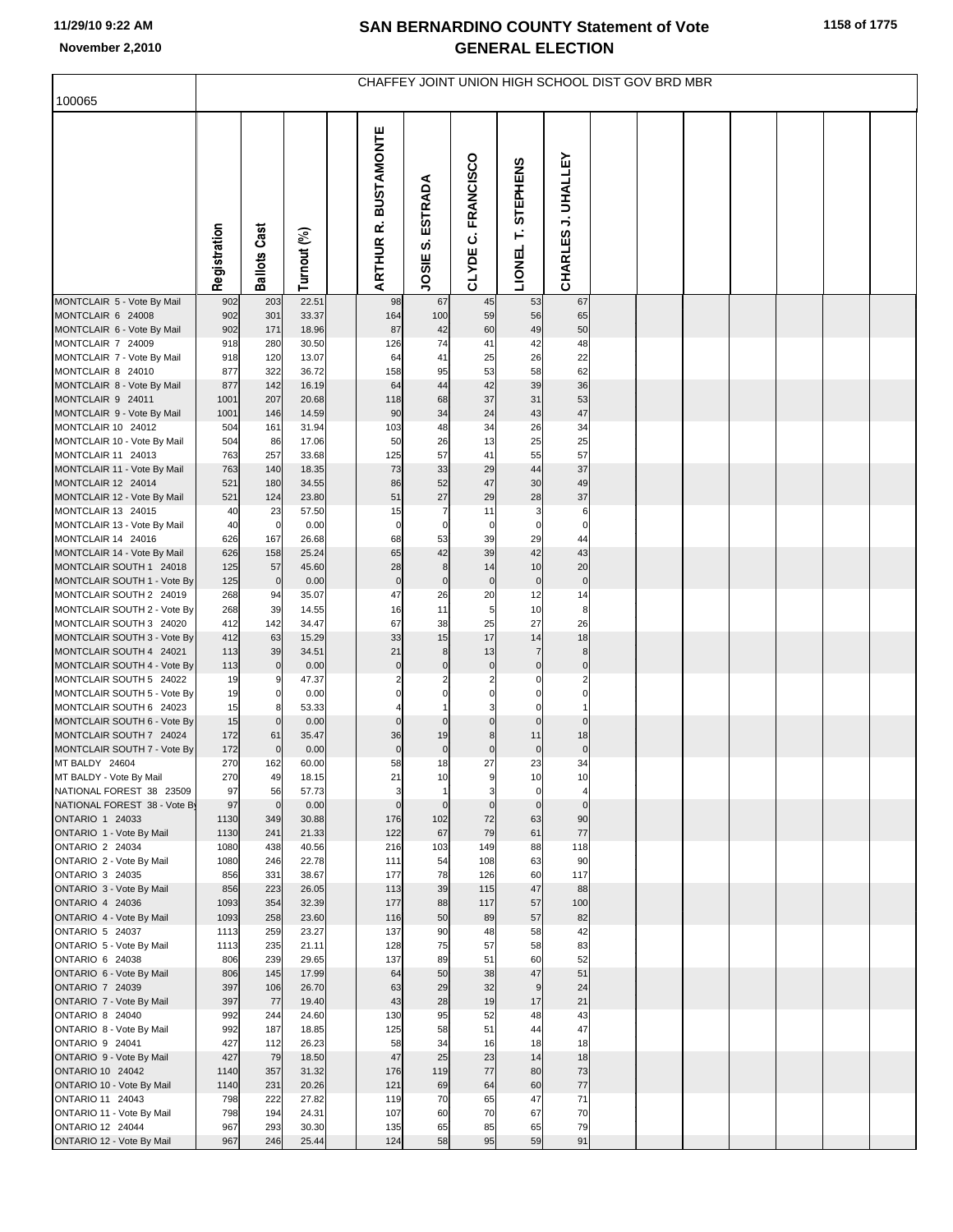| 100065                                               |              |                     |                | CHAFFEY JOINT UNION HIGH SCHOOL DIST GOV BRD MBR |                       |                       |                                       |                          |  |  |  |  |
|------------------------------------------------------|--------------|---------------------|----------------|--------------------------------------------------|-----------------------|-----------------------|---------------------------------------|--------------------------|--|--|--|--|
|                                                      | Registration | <b>Ballots Cast</b> | Turnout (%)    | <b>BUSTAMONTE</b><br>œ<br><b>ARTHUR</b>          | ESTRADA<br>ဟ<br>JOSIE | C. FRANCISCO<br>CLYDE | <b>STEPHENS</b><br>Ë<br><b>LIONEL</b> | <b>CHARLESJ. UHALLEY</b> |  |  |  |  |
| <b>ONTARIO 13 24045</b>                              | 908          | 328                 | 36.12          | 163                                              | 74                    | 104                   | 57                                    | 89                       |  |  |  |  |
| ONTARIO 13 - Vote By Mail<br>ONTARIO 14 24046        | 908<br>1156  | 201<br>407          | 22.14<br>35.21 | 84<br>157                                        | 40<br>88              | 77<br>89              | 56<br>73                              | 61<br>93                 |  |  |  |  |
| ONTARIO 14 - Vote By Mail                            | 1156         | 269                 | 23.27          | 137                                              | 60                    | 97                    | 71                                    | 101                      |  |  |  |  |
| <b>ONTARIO 15 24047</b>                              | 1196         | 358<br>217          | 29.93          | 187                                              | 118                   | 80<br>68              | 63<br>56                              | 72<br>67                 |  |  |  |  |
| ONTARIO 15 - Vote By Mail<br>ONTARIO 16 24048        | 1196<br>1228 | 337                 | 18.14<br>27.44 | 123<br>166                                       | 72<br>96              | 73                    | 54                                    | 64                       |  |  |  |  |
| ONTARIO 16 - Vote By Mail                            | 1228         | 229                 | 18.65          | 140                                              | 69                    | 76                    | 61                                    | $77 \,$                  |  |  |  |  |
| ONTARIO 17 24049                                     | 1112         | 287                 | 25.81          | 149                                              | 76                    | 70                    | 48                                    | 68                       |  |  |  |  |
| ONTARIO 17 - Vote By Mail<br>ONTARIO 18 24050        | 1112<br>934  | 181<br>295          | 16.28<br>31.58 | 103<br>159                                       | 47<br>80              | 57<br>67              | 48<br>56                              | 53<br>64                 |  |  |  |  |
| ONTARIO 18 - Vote By Mail                            | 934          | 227                 | 24.30          | 110                                              | 66                    | 73                    | 52                                    | 64                       |  |  |  |  |
| ONTARIO 19 24051                                     | 1235         | 348                 | 28.18          | 155                                              | 101                   | 84                    | 64                                    | 94                       |  |  |  |  |
| ONTARIO 19 - Vote By Mail<br><b>ONTARIO 20 24052</b> | 1235<br>779  | 268<br>210          | 21.70<br>26.96 | 146<br>132                                       | 79<br>75              | 74<br>42              | 62<br>28                              | 78<br>32                 |  |  |  |  |
| ONTARIO 20 - Vote By Mail                            | 779          | 147                 | 18.87          | 98                                               | 51                    | 35                    | 37                                    | 45                       |  |  |  |  |
| ONTARIO 21 24053                                     | 1262         | 348                 | 27.58          | 184                                              | 96                    | 57                    | 67                                    | 90                       |  |  |  |  |
| ONTARIO 21 - Vote By Mail<br><b>ONTARIO 22 24054</b> | 1262<br>1274 | 201<br>392          | 15.93<br>30.77 | 117<br>162                                       | 57<br>88              | 47<br>74              | 54<br>81                              | 43<br>70                 |  |  |  |  |
| ONTARIO 22 - Vote By Mail                            | 1274         | 238                 | 18.68          | 117                                              | 55                    | 53                    | 64                                    | 74                       |  |  |  |  |
| ONTARIO 23 24055                                     | 558          | 146                 | 26.16          | 63                                               | 39                    | 35                    | 20                                    | 32                       |  |  |  |  |
| ONTARIO 23 - Vote By Mail<br>ONTARIO 24 24056        | 558<br>1026  | 136<br>289          | 24.37<br>28.17 | 67<br>134                                        | 39<br>85              | 35<br>43              | 28<br>50                              | 39<br>58                 |  |  |  |  |
| ONTARIO 24 - Vote By Mail                            | 1026         | 216                 | 21.05          | 99                                               | 55                    | 50                    | 56                                    | 70                       |  |  |  |  |
| <b>ONTARIO 25 24057</b>                              | 1293         | 374                 | 28.92          | 194                                              | 119                   | 65                    | 57                                    | 70                       |  |  |  |  |
| ONTARIO 25 - Vote By Mail<br>ONTARIO 26 24058        | 1293<br>966  | 164<br>229          | 12.68<br>23.71 | 94<br>122                                        | 56<br>103             | 42<br>43              | 38<br>33                              | 41<br>47                 |  |  |  |  |
| ONTARIO 26 - Vote By Mail                            | 966          | 140                 | 14.49          | 80                                               | 66                    | 31                    | 30                                    | 25                       |  |  |  |  |
| ONTARIO 27 24059                                     | 995          | 285                 | 28.64          | 146                                              | 79                    | 62                    | 43                                    | 59                       |  |  |  |  |
| ONTARIO 27 - Vote By Mail<br><b>ONTARIO 28 24060</b> | 995<br>1352  | 241<br>380          | 24.22<br>28.11 | 116<br>209                                       | 79<br>124             | 38<br>75              | 71<br>70                              | 68<br>81                 |  |  |  |  |
| ONTARIO 28 - Vote By Mail                            | 1352         | 275                 | 20.34          | 132                                              | 83                    | 70                    | 71                                    | 78                       |  |  |  |  |
| <b>ONTARIO 29 24061</b>                              | 1141         | 258                 | 22.61          | 143                                              | 83                    | 51                    | 28                                    | 33                       |  |  |  |  |
| ONTARIO 29 - Vote By Mail                            | 1141         | 189                 | 16.56          | 123                                              | 80                    | 57                    | 50                                    | 54                       |  |  |  |  |
| ONTARIO 30 24062<br>ONTARIO 30 - Vote By Mail        | 943<br>943   | 245<br>332          | 25.98<br>35.21 | 95<br>125                                        | 60<br>77              | 44<br>74              | 33<br>93                              | 37<br>87                 |  |  |  |  |
| ONTARIO 31 24063                                     | 1086         | 267                 | 24.59          | 129                                              | 75                    | 49                    | 43                                    | 63                       |  |  |  |  |
| ONTARIO 31 - Vote By Mail<br>ONTARIO 32 24064        | 1086<br>806  | 272<br>223          | 25.05<br>27.67 | 129<br>95                                        | 94<br>66              | 71<br>45              | 68<br>30                              | 70<br>37                 |  |  |  |  |
| ONTARIO 32 - Vote By Mail                            | 806          | 157                 | 19.48          | 78                                               | 53                    | 35                    | 34                                    | 42                       |  |  |  |  |
| ONTARIO 33 24065                                     | 1133         | 361                 | 31.86          | 165                                              | 116                   | 65                    | 58                                    | 79                       |  |  |  |  |
| ONTARIO 33 - Vote By Mail<br>ONTARIO 34 24066        | 1133<br>921  | 233<br>240          | 20.56<br>26.06 | 122<br>113                                       | 79<br>66              | 69<br>57              | 57<br>49                              | 75<br>54                 |  |  |  |  |
| ONTARIO 34 - Vote By Mail                            | 921          | 175                 | 19.00          | 84                                               | 47                    | 46                    | 49                                    | 43                       |  |  |  |  |
| ONTARIO 35 24067                                     | 880          | 330                 | 37.50          | 142                                              | 100                   | 76                    | 54                                    | 68                       |  |  |  |  |
| ONTARIO 35 - Vote By Mail<br>ONTARIO 36 24068        | 880<br>635   | 185<br>172          | 21.02<br>27.09 | 86<br>85                                         | 55<br>53              | 49<br>36              | 44<br>31                              | 65<br>45                 |  |  |  |  |
| ONTARIO 36 - Vote By Mail                            | 635          | 105                 | 16.54          | 57                                               | 35                    | 19                    | 23                                    | 30                       |  |  |  |  |
| ONTARIO 37 24069                                     | 965          | 314                 | 32.54          | 126                                              | 75                    | 61                    | 72                                    | 76                       |  |  |  |  |
| ONTARIO 37 - Vote By Mail                            | 965<br>658   | 241<br>197          | 24.97          | 93<br>109                                        | 47<br>57              | 57<br>42              | 55<br>39                              | 74<br>51                 |  |  |  |  |
| ONTARIO 38 24070<br>ONTARIO 38 - Vote By Mail        | 658          | 113                 | 29.94<br>17.17 | 59                                               | 34                    | 26                    | 21                                    | 28                       |  |  |  |  |
| ONTARIO 44 24076                                     | 926          | 288                 | 31.10          | 159                                              | 85                    | 60                    | 53                                    | 77                       |  |  |  |  |
| ONTARIO 44 - Vote By Mail                            | 926          | 231                 | 24.95          | 109                                              | 67                    | 63                    | 66                                    | 76                       |  |  |  |  |
| <b>ONTARIO 45 24077</b><br>ONTARIO 45 - Vote By Mail | 1069<br>1069 | 298<br>287          | 27.88<br>26.85 | 139<br>143                                       | 88<br>77              | 56<br>89              | 44<br>79                              | 53<br>92                 |  |  |  |  |
| ONTARIO 46 24078                                     | 787          | 249                 | 31.64          | 120                                              | 78                    | 50                    | 57                                    | 65                       |  |  |  |  |
| ONTARIO 46 - Vote By Mail                            | 787          | 183                 | 23.25          | 80                                               | 48                    | 54                    | 54                                    | 59                       |  |  |  |  |
| ONTARIO 47 24079<br>ONTARIO 47 - Vote By Mail        | 730<br>730   | 282<br>179          | 38.63<br>24.52 | 153<br>97                                        | 84<br>61              | 66<br>44              | 58<br>42                              | 85<br>46                 |  |  |  |  |
| ONTARIO 48 24080                                     | 727          | 188                 | 25.86          | 89                                               | 54                    | 45                    | 46                                    | 50                       |  |  |  |  |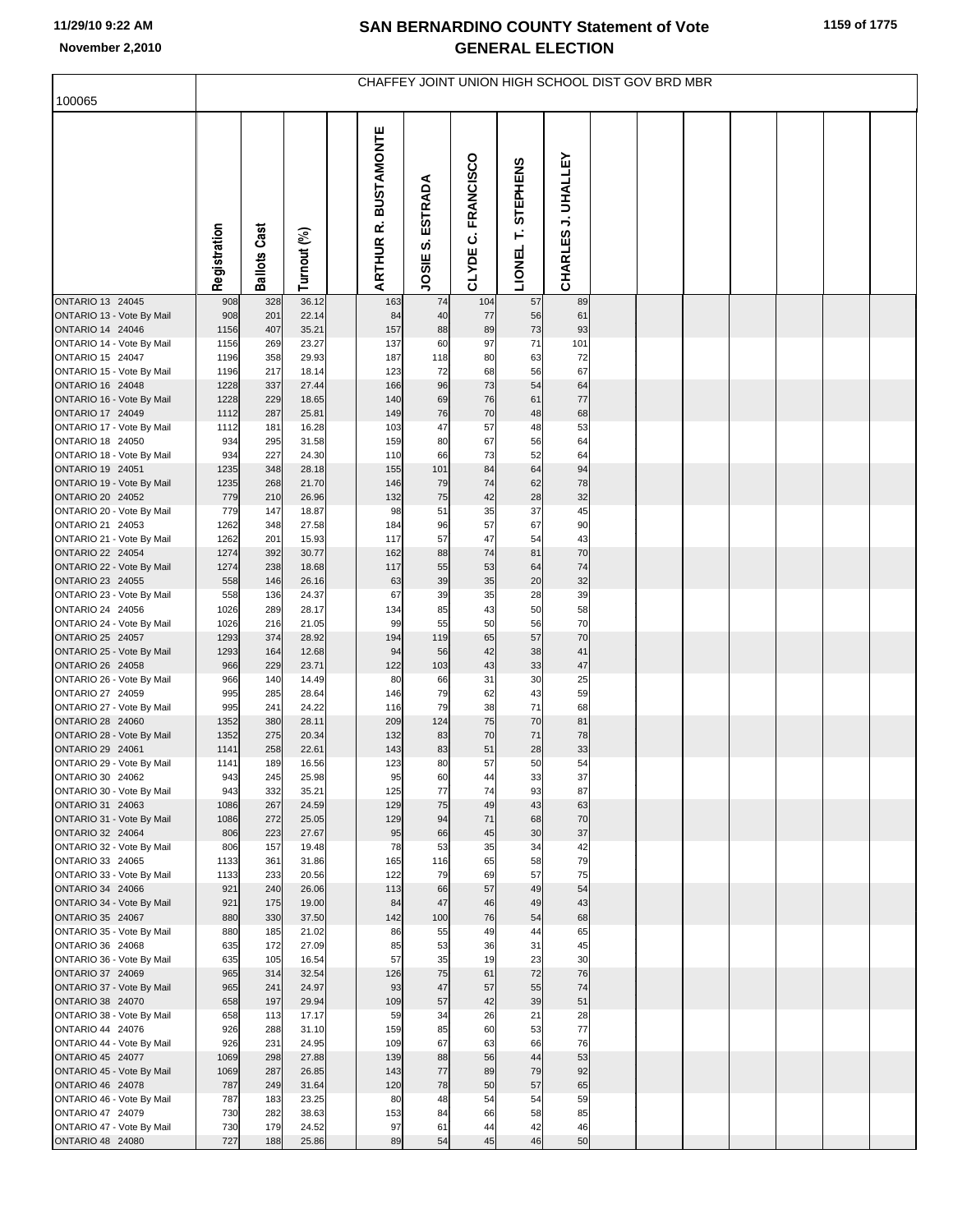| 100065                                              | CHAFFEY JOINT UNION HIGH SCHOOL DIST GOV BRD MBR |                     |                |  |                                         |                         |                         |                                       |                                                                   |  |  |  |           |  |
|-----------------------------------------------------|--------------------------------------------------|---------------------|----------------|--|-----------------------------------------|-------------------------|-------------------------|---------------------------------------|-------------------------------------------------------------------|--|--|--|-----------|--|
|                                                     |                                                  |                     |                |  |                                         |                         |                         |                                       |                                                                   |  |  |  |           |  |
|                                                     | Registration                                     | <b>Ballots Cast</b> | Turnout (%)    |  | <b>BUSTAMONTE</b><br>œ<br><b>ARTHUR</b> | ESTRADA<br>ທ່<br>JOSIE  | FRANCISCO<br>ن<br>CLYDE | <b>STEPHENS</b><br>Ë<br><b>LIONEL</b> | <b>CHARLES J. UHALLEY</b>                                         |  |  |  |           |  |
| ONTARIO 48 - Vote By Mail                           | 727                                              | 192                 | 26.41          |  | 85                                      | 56                      | 53                      | 50                                    | 50                                                                |  |  |  |           |  |
| ONTARIO 50 24082<br>ONTARIO 50 - Vote By Mail       | 671<br>671                                       | 179<br>127          | 26.68<br>18.93 |  | 97<br>69                                | 62<br>39                | 31<br>43                | 32<br>35                              | 39<br>37                                                          |  |  |  |           |  |
| ONTARIO 51 24083                                    | 699                                              | 186                 | 26.61          |  | 81                                      | 52                      | 27                      | 47                                    | 39                                                                |  |  |  |           |  |
| ONTARIO 51 - Vote By Mail                           | 699                                              | 124                 | 17.74          |  | 58                                      | 37                      | 25                      | 22                                    | 37                                                                |  |  |  |           |  |
| ONTARIO 52 24084                                    | 747                                              | 212                 | 28.38          |  | 89                                      | 41                      | 50                      | 50                                    | 44                                                                |  |  |  |           |  |
| ONTARIO 52 - Vote By Mail<br>ONTARIO 53 24085       | 747<br>554                                       | 249<br>168          | 33.33<br>30.32 |  | 111<br>91                               | 67<br>34                | 63<br>30                | 62<br>38                              | 84<br>39                                                          |  |  |  |           |  |
| ONTARIO 53 - Vote By Mail                           | 554                                              | 134                 | 24.19          |  | 63                                      | 43                      | 35                      | 47                                    | 45                                                                |  |  |  |           |  |
| ONTARIO 54 24086                                    | 620                                              | 192                 | 30.97          |  | 95                                      | 55                      | 39                      | 43                                    | 54                                                                |  |  |  |           |  |
| ONTARIO 54 - Vote By Mail                           | 620                                              | 174                 | 28.06          |  | 89                                      | 53                      | 52                      | 50                                    | 53                                                                |  |  |  |           |  |
| ONTARIO 55 24087<br>ONTARIO 55 - Vote By Mail       | 736<br>736                                       | 265<br>159          | 36.01<br>21.60 |  | 136<br>93                               | 80<br>52                | 43<br>40                | 50<br>43                              | 59<br>47                                                          |  |  |  |           |  |
| ONTARIO 56 24088                                    | 693                                              | 137                 | 19.77          |  | 76                                      | 43                      | 28                      | 21                                    | 24                                                                |  |  |  |           |  |
| ONTARIO 56 - Vote By Mail                           | 693                                              | 106                 | 15.30          |  | 81                                      | 37                      | 27                      | 25                                    | 37                                                                |  |  |  |           |  |
| ONTARIO 57 24089                                    | 713                                              | 188                 | 26.37          |  | 90                                      | 59                      | 28                      | 39                                    | 46                                                                |  |  |  |           |  |
| ONTARIO 57 - Vote By Mail<br>ONTARIO 59 24090       | 713<br>419                                       | 150<br>145          | 21.04<br>34.61 |  | 75<br>71                                | 52<br>41                | 40<br>38                | 24<br>28                              | 42<br>40                                                          |  |  |  |           |  |
| ONTARIO 59 - Vote By Mail                           | 419                                              | 107                 | 25.54          |  | 66                                      | 33                      | 41                      | 33                                    | 36                                                                |  |  |  |           |  |
| ONTARIO 61 24091                                    | 137                                              | 47                  | 34.31          |  | 23                                      | 13                      | 13                      | 10                                    | 19                                                                |  |  |  |           |  |
| ONTARIO 61 - Vote By Mail<br>ONTARIO 62 24092       | 137                                              | $\mathbf 0$         | 0.00<br>0.00   |  | $\mathbf 0$<br>C                        | $\pmb{0}$<br>0          | $\pmb{0}$<br>0          | $\mathbf 0$                           | $\pmb{0}$<br>0                                                    |  |  |  |           |  |
| ONTARIO 62 - Vote By Mail                           | $\Omega$                                         | 0<br>0              | 0.00           |  | $\mathsf{C}$                            | 0                       | $\Omega$                |                                       | $\Omega$                                                          |  |  |  |           |  |
| ONTARIO 63 24093                                    | 0                                                | $\Omega$            | 0.00           |  |                                         | 0                       | 0                       |                                       | 0                                                                 |  |  |  |           |  |
| ONTARIO 63 - Vote By Mail                           | $\mathbf 0$                                      | $\mathbf 0$         | 0.00           |  | $\mathbf 0$                             | $\pmb{0}$               | $\mathbf 0$             | $\mathbf 0$                           | $\mathbf 0$                                                       |  |  |  |           |  |
| ONTARIO 70 24096<br>ONTARIO 70 - Vote By Mail       | 654<br>654                                       | 215<br>131          | 32.87<br>20.03 |  | 89<br>72                                | 52<br>38                | 35<br>28                | 46<br>39                              | 49<br>40                                                          |  |  |  |           |  |
| ONTARIO 71 24097                                    | 561                                              | 131                 | 23.35          |  | 83                                      | 38                      | 28                      | 27                                    | 25                                                                |  |  |  |           |  |
| ONTARIO 71 - Vote By Mail                           | 561                                              | 80                  | 14.26          |  | 49                                      | 29                      | 29                      | 24                                    | 32                                                                |  |  |  |           |  |
| ONTARIO 72 24098                                    | 0                                                | $\mathbf 0$         | 0.00           |  | $\mathbf 0$                             | $\mathbf 0$             | $\mathbf 0$             | $\Omega$                              | $\mathbf 0$                                                       |  |  |  |           |  |
| ONTARIO 72 - Vote By Mail<br>ONTARIO 73 24099       | $\mathbf 0$<br>10                                | $\mathbf 0$         | 0.00<br>40.00  |  | $\overline{0}$                          | 0 <br>$***$             | $\overline{0}$          |                                       | $\pmb{0}$<br><b>Insufficient Turnout to Protect Voter Privacy</b> |  |  |  | ********* |  |
| ONTARIO 73 - Vote By Mail                           | 10                                               | $\overline{0}$      | 0.00           |  | $\pmb{0}$                               | $\overline{0}$          | $\pmb{0}$               |                                       |                                                                   |  |  |  |           |  |
| ONTARIO 77 24101                                    | 115                                              | 64                  | 55.65          |  | 11                                      | $\overline{\mathbf{3}}$ | 8                       | $\overline{a}$                        | 6                                                                 |  |  |  |           |  |
| ONTARIO 77 - Vote By Mail<br>RANCHO CUCAMONGA 1 241 | 115                                              | $\circ$<br>257      | 0.00           |  | $\mathbf 0$                             | $\mathbf 0$             | $\mathbf 0$             | 70                                    | $\Omega$<br>84                                                    |  |  |  |           |  |
| RANCHO CUCAMONGA 1 - Vot                            | 845<br>845                                       | 313                 | 30.41<br>37.04 |  | 104<br>130                              | 66<br>80                | 68<br>86                | 85                                    | 123                                                               |  |  |  |           |  |
| RANCHO CUCAMONGA 2 241                              | 771                                              | 232                 | 30.09          |  | 96                                      | 49                      | 56                      | 54                                    | 68                                                                |  |  |  |           |  |
| RANCHO CUCAMONGA 2 - Vot                            | 771                                              | 280                 | 36.32          |  | 128                                     | 76                      | 97                      | 55                                    | 105                                                               |  |  |  |           |  |
| RANCHO CUCAMONGA 3 241<br>RANCHO CUCAMONGA 3 - Vot  | 875<br>875                                       | 342<br>308          | 39.09<br>35.20 |  | 147<br>139                              | 79<br>73                | 67<br>95                | 66<br>75                              | 83<br>117                                                         |  |  |  |           |  |
| RANCHO CUCAMONGA 4 241                              | 834                                              | 301                 | 36.09          |  | 92                                      | 71                      | 61                      | 55                                    | 58                                                                |  |  |  |           |  |
| RANCHO CUCAMONGA 4 - Vot                            | 834                                              | 270                 | 32.37          |  | 126                                     | 75                      | 86                      | 68                                    | 112                                                               |  |  |  |           |  |
| RANCHO CUCAMONGA 5 241                              | 906                                              | 258                 | 28.48          |  | 100                                     | 72                      | 49                      | 48                                    | 61                                                                |  |  |  |           |  |
| RANCHO CUCAMONGA 5 - Vot<br>RANCHO CUCAMONGA 6 241  | 906<br>936                                       | 274<br>284          | 30.24<br>30.34 |  | 99<br>123                               | 57<br>73                | 77<br>75                | 46<br>47                              | 82<br>86                                                          |  |  |  |           |  |
| RANCHO CUCAMONGA 6 - Vot                            | 936                                              | 337                 | 36.00          |  | 151                                     | 81                      | 84                      | 89                                    | 120                                                               |  |  |  |           |  |
| RANCHO CUCAMONGA 7 241                              | 965                                              | 329                 | 34.09          |  | 131                                     | 76                      | 84                      | 77                                    | 112                                                               |  |  |  |           |  |
| RANCHO CUCAMONGA 7 - Vot                            | 965                                              | 303                 | 31.40          |  | 130                                     | 77                      | 85                      | 64                                    | 119                                                               |  |  |  |           |  |
| RANCHO CUCAMONGA 8 241<br>RANCHO CUCAMONGA 8 - Vot  | 940<br>940                                       | 338<br>333          | 35.96<br>35.43 |  | 146<br>159                              | 76<br>74                | 79<br>84                | 71<br>99                              | 83<br>113                                                         |  |  |  |           |  |
| RANCHO CUCAMONGA 9 241                              | 882                                              | 323                 | 36.62          |  | 139                                     | 89                      | 76                      | 68                                    | 82                                                                |  |  |  |           |  |
| RANCHO CUCAMONGA 9 - Vot                            | 882                                              | 284                 | 32.20          |  | 108                                     | 73                      | 72                      | 79                                    | 93                                                                |  |  |  |           |  |
| RANCHO CUCAMONGA 10 24<br>RANCHO CUCAMONGA 10 - Vo  | 942<br>942                                       | 269<br>288          | 28.56<br>30.57 |  | 127<br>132                              | 54<br>72                | 57<br>70                | 45<br>75                              | 50<br>100                                                         |  |  |  |           |  |
| RANCHO CUCAMONGA 11 24                              | 919                                              | 477                 | 51.90          |  | 195                                     | 115                     | 86                      | 95                                    | 148                                                               |  |  |  |           |  |
| RANCHO CUCAMONGA 11 - Vo                            | 919                                              | 237                 | 25.79          |  | 109                                     | 52                      | 72                      | 56                                    | 67                                                                |  |  |  |           |  |
| RANCHO CUCAMONGA 12 24                              | 855                                              | 262                 | 30.64          |  | 112                                     | 68                      | 54                      | 49                                    | 58                                                                |  |  |  |           |  |
| RANCHO CUCAMONGA 12 - Vo<br>RANCHO CUCAMONGA 13 24  | 855<br>825                                       | 219<br>256          | 25.61<br>31.03 |  | 98<br>114                               | 54<br>68                | 59<br>48                | 43<br>44                              | 62<br>57                                                          |  |  |  |           |  |
| RANCHO CUCAMONGA 13 - Vo                            | 825                                              | 173                 | 20.97          |  | 79                                      | 47                      | 45                      | 41                                    | 55                                                                |  |  |  |           |  |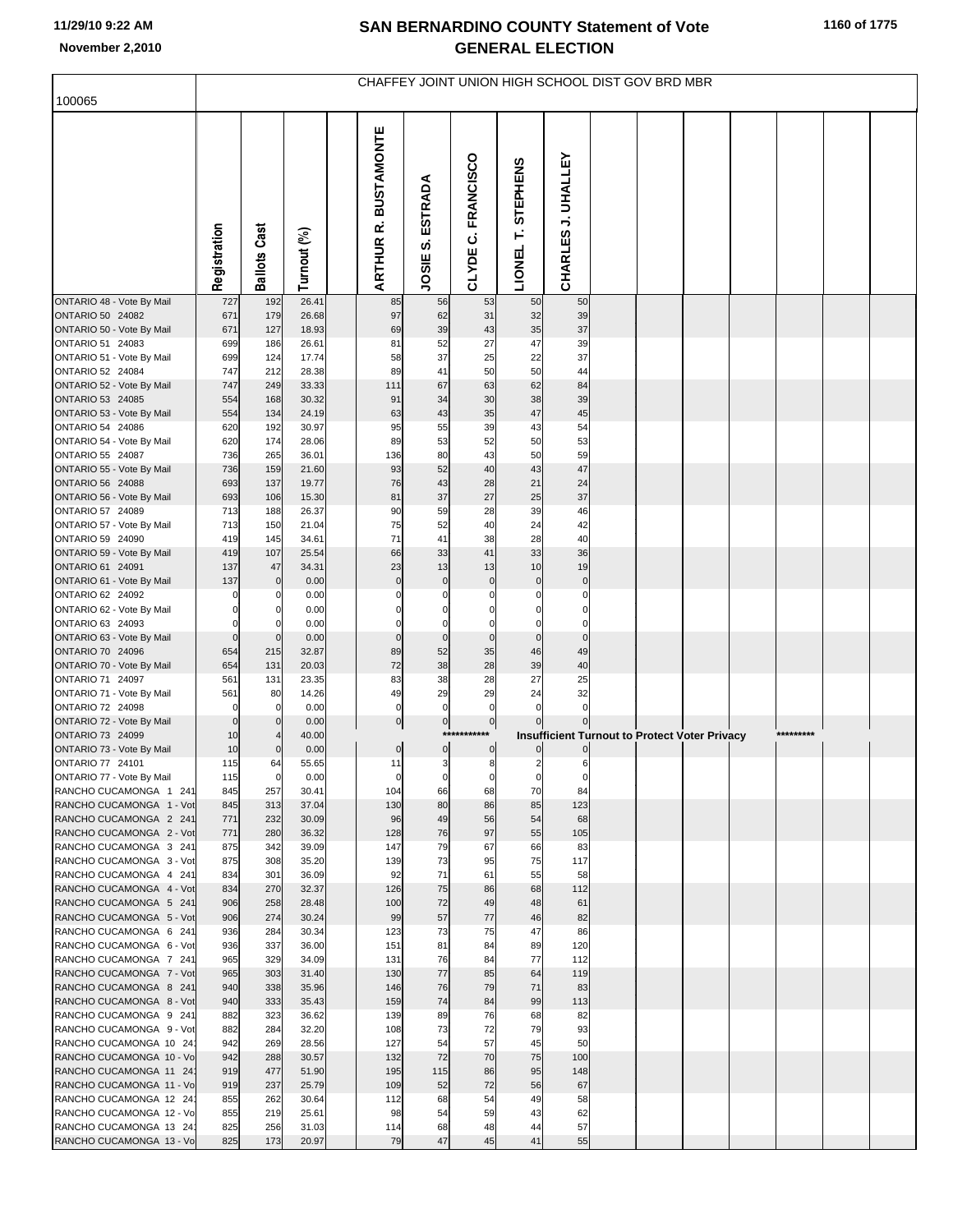| 100065                                             | CHAFFEY JOINT UNION HIGH SCHOOL DIST GOV BRD MBR |                 |                |  |                                         |                        |                         |                                |                           |  |  |  |  |  |
|----------------------------------------------------|--------------------------------------------------|-----------------|----------------|--|-----------------------------------------|------------------------|-------------------------|--------------------------------|---------------------------|--|--|--|--|--|
|                                                    |                                                  |                 |                |  |                                         |                        |                         |                                |                           |  |  |  |  |  |
|                                                    | Registration                                     | Cast<br>Ballots | Turnout (%)    |  | <b>BUSTAMONTE</b><br>œ<br><b>ARTHUR</b> | ESTRADA<br>ທ່<br>JOSIE | FRANCISCO<br>ن<br>CLYDE | <b>STEPHENS</b><br>É<br>LIONEL | <b>CHARLES J. UHALLEY</b> |  |  |  |  |  |
| RANCHO CUCAMONGA 14 24                             | 942                                              | 362             | 38.43          |  | 159                                     | 62                     | 69                      | 63                             | 89                        |  |  |  |  |  |
| RANCHO CUCAMONGA 14 - Vo                           | 942                                              | 248             | 26.33          |  | 99                                      | 59                     | 69                      | 51                             | 82                        |  |  |  |  |  |
| RANCHO CUCAMONGA 15 24<br>RANCHO CUCAMONGA 15 - Vo | 944<br>944                                       | 341<br>198      | 36.12<br>20.97 |  | 141<br>102                              | 92<br>43               | 72<br>58                | 62<br>36                       | 88<br>77                  |  |  |  |  |  |
| RANCHO CUCAMONGA 16 24                             | 918                                              | 308             | 33.55          |  | 131                                     | 82                     | 72                      | 42                             | 70                        |  |  |  |  |  |
| RANCHO CUCAMONGA 16 - Vo                           | 918                                              | 236             | 25.71          |  | 127                                     | 67                     | 79                      | 59                             | 83                        |  |  |  |  |  |
| RANCHO CUCAMONGA 17 24                             | 826                                              | 273             | 33.05          |  | 126                                     | 58                     | 49                      | 53                             | 62                        |  |  |  |  |  |
| RANCHO CUCAMONGA 17 - Vo                           | 826                                              | 227             | 27.48          |  | 100                                     | 43                     | 68                      | 45                             | 80                        |  |  |  |  |  |
| RANCHO CUCAMONGA 18 24                             | 770                                              | 263             | 34.16          |  | 125                                     | 64                     | 82                      | 63                             | 78                        |  |  |  |  |  |
| RANCHO CUCAMONGA 18 - Vo<br>RANCHO CUCAMONGA 19 24 | 770<br>855                                       | 242<br>307      | 31.43<br>35.91 |  | 112<br>140                              | 60<br>85               | 62<br>79                | 50<br>56                       | 69<br>83                  |  |  |  |  |  |
| RANCHO CUCAMONGA 19 - Vo                           | 855                                              | 292             | 34.15          |  | 148                                     | 64                     | 93                      | 66                             | 102                       |  |  |  |  |  |
| RANCHO CUCAMONGA 20 24                             | 942                                              | 305             | 32.38          |  | 144                                     | 78                     | 67                      | 74                             | 91                        |  |  |  |  |  |
| RANCHO CUCAMONGA 20 - Vo                           | 942                                              | 300             | 31.85          |  | 142                                     | 58                     | 104                     | 61                             | 130                       |  |  |  |  |  |
| RANCHO CUCAMONGA 21 24                             | 774                                              | 264             | 34.11          |  | 104                                     | 60                     | 65                      | 62                             | 87                        |  |  |  |  |  |
| RANCHO CUCAMONGA 21 - Vo<br>RANCHO CUCAMONGA 22 24 | 774<br>988                                       | 252<br>398      | 32.56<br>40.28 |  | 103<br>161                              | 65<br>103              | 82<br>81                | 54<br>68                       | 110<br>79                 |  |  |  |  |  |
| RANCHO CUCAMONGA 22 - Vo                           | 988                                              | 215             | 21.76          |  | 104                                     | 60                     | 57                      | 57                             | 76                        |  |  |  |  |  |
| RANCHO CUCAMONGA 23 24                             | 857                                              | 438             | 51.11          |  | 208                                     | 87                     | 93                      | 107                            | 141                       |  |  |  |  |  |
| RANCHO CUCAMONGA 23 - Vo                           | 857                                              | 254             | 29.64          |  | 97                                      | 59                     | 62                      | 59                             | 82                        |  |  |  |  |  |
| RANCHO CUCAMONGA 24 24                             | 907                                              | 36              | 3.97           |  | 15                                      | $\overline{4}$         | 13                      | $\overline{4}$                 | 8                         |  |  |  |  |  |
| RANCHO CUCAMONGA 24 - Vo<br>RANCHO CUCAMONGA 25 24 | 907<br>949                                       | 303<br>339      | 33.41<br>35.72 |  | 140<br>156                              | 69<br>87               | 97<br>79                | 78<br>72                       | 127<br>102                |  |  |  |  |  |
| RANCHO CUCAMONGA 25 - Vo                           | 949                                              | 289             | 30.45          |  | 138                                     | 55                     | 79                      | 76                             | 99                        |  |  |  |  |  |
| RANCHO CUCAMONGA 26 24                             | 895                                              | 272             | 30.39          |  | 134                                     | 64                     | 57                      | 56                             | 76                        |  |  |  |  |  |
| RANCHO CUCAMONGA 26 - Vo                           | 895                                              | 247             | 27.60          |  | 121                                     | 47                     | 79                      | 46                             | 85                        |  |  |  |  |  |
| RANCHO CUCAMONGA 27 24                             | 939                                              | 312             | 33.23          |  | 132                                     | 64                     | 75                      | 70                             | 88                        |  |  |  |  |  |
| RANCHO CUCAMONGA 27 - Vo<br>RANCHO CUCAMONGA 28 24 | 939<br>920                                       | 247<br>294      | 26.30<br>31.96 |  | 108<br>129                              | 51<br>66               | 92<br>66                | 57<br>64                       | 88<br>74                  |  |  |  |  |  |
| RANCHO CUCAMONGA 28 - Vo                           | 920                                              | 267             | 29.02          |  | 117                                     | 77                     | 71                      | 63                             | 76                        |  |  |  |  |  |
| RANCHO CUCAMONGA 29 24                             | 958                                              | 346             | 36.12          |  | 159                                     | 84                     | 86                      | 81                             | 105                       |  |  |  |  |  |
| RANCHO CUCAMONGA 29 - Vo                           | 958                                              | 217             | 22.65          |  | 104                                     | 36                     | 46                      | 44                             | 70                        |  |  |  |  |  |
| RANCHO CUCAMONGA 30 24                             | 426                                              | 154             | 36.15          |  | 70                                      | 44                     | 34                      | 37                             | 32                        |  |  |  |  |  |
| RANCHO CUCAMONGA 30 - Vo<br>RANCHO CUCAMONGA 31 24 | 426<br>921                                       | 70<br>372       | 16.43<br>40.39 |  | 21<br>181                               | 21<br>74               | 10<br>78                | 13<br>67                       | 18<br>84                  |  |  |  |  |  |
| RANCHO CUCAMONGA 31 - Vo                           | 921                                              | 187             | 20.30          |  | 85                                      | 52                     | 53                      | 41                             | 48                        |  |  |  |  |  |
| RANCHO CUCAMONGA 32 24                             | 914                                              | 333             | 36.43          |  | 165                                     | 64                     | 68                      | 61                             | 68                        |  |  |  |  |  |
| RANCHO CUCAMONGA 32 - Vo                           | 914                                              | 192             | 21.01          |  | 82                                      | 56                     | 60                      | 31                             | 62                        |  |  |  |  |  |
| RANCHO CUCAMONGA 33 24                             | 826                                              | 226<br>251      | 27.36          |  | 117                                     | 60<br>57               | 62<br>90                | 34                             | 61                        |  |  |  |  |  |
| RANCHO CUCAMONGA 33 - Vo<br>RANCHO CUCAMONGA 34 24 | 826<br>828                                       | 335             | 30.39<br>40.46 |  | 130<br>168                              | 76                     | 73                      | 59<br>62                       | 86<br>86                  |  |  |  |  |  |
| RANCHO CUCAMONGA 34 - Vo                           | 828                                              | 211             | 25.48          |  | 102                                     | 53                     | 68                      | 37                             | 69                        |  |  |  |  |  |
| RANCHO CUCAMONGA 35 24                             | 940                                              | 288             | 30.64          |  | 142                                     | 62                     | 66                      | 50                             | 64                        |  |  |  |  |  |
| RANCHO CUCAMONGA 35 - Vo                           | 940                                              | 222             | 23.62          |  | 97                                      | 59                     | 55                      | 61                             | 80                        |  |  |  |  |  |
| RANCHO CUCAMONGA 36 24                             | 947                                              | 353             | 37.28          |  | 162                                     | 83                     | 85<br>70                | 66                             | 105<br>81                 |  |  |  |  |  |
| RANCHO CUCAMONGA 36 - Vo<br>RANCHO CUCAMONGA 37 24 | 947<br>947                                       | 236<br>252      | 24.92<br>26.61 |  | 105<br>114                              | 65<br>65               | 60                      | 41<br>41                       | 56                        |  |  |  |  |  |
| RANCHO CUCAMONGA 37 - Vo                           | 947                                              | 293             | 30.94          |  | 137                                     | 95                     | 81                      | 69                             | 94                        |  |  |  |  |  |
| RANCHO CUCAMONGA 38 24                             | 855                                              | 271             | 31.70          |  | 110                                     | 56                     | 52                      | 45                             | 66                        |  |  |  |  |  |
| RANCHO CUCAMONGA 38 - Vo                           | 855                                              | 220             | 25.73          |  | 112                                     | 53                     | 67                      | 36                             | 86                        |  |  |  |  |  |
| RANCHO CUCAMONGA 39 24                             | 680                                              | 254             | 37.35          |  | 119                                     | 58                     | 53                      | 57                             | 83                        |  |  |  |  |  |
| RANCHO CUCAMONGA 39 - Vo<br>RANCHO CUCAMONGA 40 24 | 680<br>667                                       | 183<br>238      | 26.91<br>35.68 |  | 75<br>110                               | 40<br>72               | 62<br>57                | 48<br>60                       | 64<br>65                  |  |  |  |  |  |
| RANCHO CUCAMONGA 40 - Vo                           | 667                                              | 165             | 24.74          |  | 69                                      | 50                     | 69                      | 50                             | 71                        |  |  |  |  |  |
| RANCHO CUCAMONGA 41 24                             | 949                                              | 339             | 35.72          |  | 152                                     | 94                     | 54                      | 71                             | 82                        |  |  |  |  |  |
| RANCHO CUCAMONGA 41 - Vo                           | 949                                              | 204             | 21.50          |  | 72                                      | 55                     | 43                      | 56                             | 62                        |  |  |  |  |  |
| RANCHO CUCAMONGA 42 24                             | 938                                              | 331             | 35.29          |  | 154                                     | 86<br>72               | 67<br>65                | 78<br>71                       | 76                        |  |  |  |  |  |
| RANCHO CUCAMONGA 42 - Vo<br>RANCHO CUCAMONGA 43 24 | 938<br>897                                       | 250<br>309      | 26.65<br>34.45 |  | 113<br>144                              | 56                     | 62                      | 44                             | 79<br>83                  |  |  |  |  |  |
| RANCHO CUCAMONGA 43 - Vo                           | 897                                              | 230             | 25.64          |  | 106                                     | 59                     | 62                      | 68                             | 68                        |  |  |  |  |  |
| RANCHO CUCAMONGA 44 24                             | 970                                              | 310             | 31.96          |  | 133                                     | 77                     | 68                      | 62                             | 80                        |  |  |  |  |  |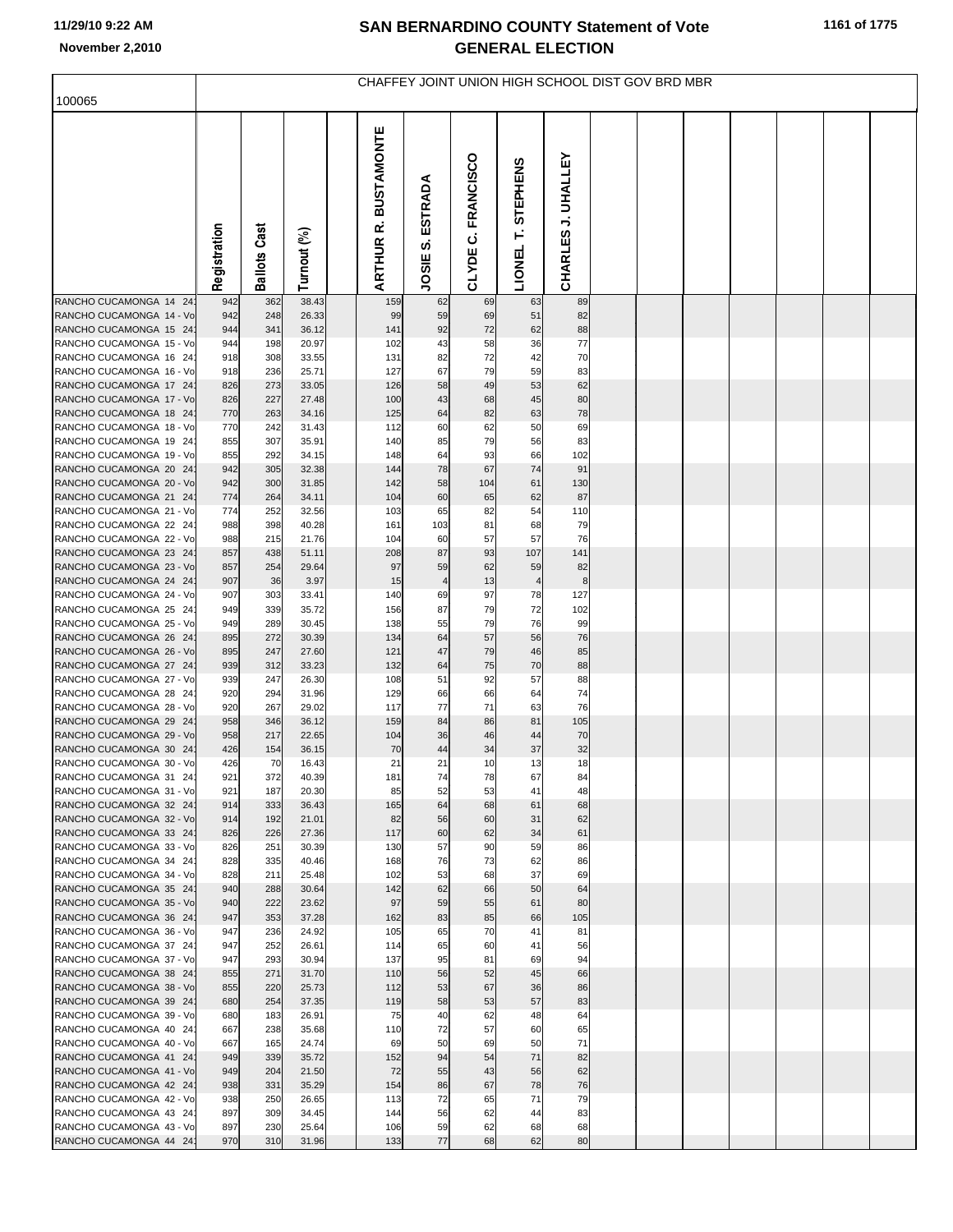| 100065                                             | CHAFFEY JOINT UNION HIGH SCHOOL DIST GOV BRD MBR |                        |                |  |                                         |                        |                                |                                       |                           |  |  |  |  |  |
|----------------------------------------------------|--------------------------------------------------|------------------------|----------------|--|-----------------------------------------|------------------------|--------------------------------|---------------------------------------|---------------------------|--|--|--|--|--|
|                                                    |                                                  |                        |                |  |                                         |                        |                                |                                       |                           |  |  |  |  |  |
|                                                    | Registration                                     | Cast<br><b>Ballots</b> | Turnout (%)    |  | <b>BUSTAMONTE</b><br>œ<br><b>ARTHUR</b> | ESTRADA<br>ທ່<br>JOSIE | <b>FRANCISCO</b><br>ن<br>CLYDE | <b>STEPHENS</b><br>É<br><b>LIONEL</b> | <b>CHARLES J. UHALLEY</b> |  |  |  |  |  |
| RANCHO CUCAMONGA 44 - Vo                           | 970                                              | 296                    | 30.52          |  | 140                                     | 87                     | 83                             | 67                                    | 95                        |  |  |  |  |  |
| RANCHO CUCAMONGA 45 24<br>RANCHO CUCAMONGA 45 - Vo | 943<br>943                                       | 254<br>223             | 26.94<br>23.65 |  | 130<br>99                               | 54<br>43               | 46<br>49                       | 52<br>58                              | 55<br>51                  |  |  |  |  |  |
| RANCHO CUCAMONGA 46 24                             | 948                                              | 305                    | 32.17          |  | 141                                     | 77                     | 77                             | 61                                    | 76                        |  |  |  |  |  |
| RANCHO CUCAMONGA 46 - Vo                           | 948                                              | 254                    | 26.79          |  | 123                                     | 53                     | 67                             | 58                                    | 66                        |  |  |  |  |  |
| RANCHO CUCAMONGA 47 24<br>RANCHO CUCAMONGA 47 - Vo | 914<br>914                                       | 265<br>209             | 28.99<br>22.87 |  | 131<br>106                              | 56<br>59               | 59<br>60                       | 54<br>58                              | 64<br>65                  |  |  |  |  |  |
| RANCHO CUCAMONGA 48 24                             | 912                                              | 261                    | 28.62          |  | 109                                     | 60                     | 41                             | 41                                    | 59                        |  |  |  |  |  |
| RANCHO CUCAMONGA 48 - Vo                           | 912                                              | 270                    | 29.61          |  | 149                                     | 75                     | 73                             | 52                                    | 83                        |  |  |  |  |  |
| RANCHO CUCAMONGA 49 24<br>RANCHO CUCAMONGA 49 - Vo | 860<br>860                                       | 277<br>248             | 32.21<br>28.84 |  | 125<br>130                              | 63<br>61               | 66<br>75                       | 54<br>67                              | 67<br>80                  |  |  |  |  |  |
| RANCHO CUCAMONGA 50 24                             | 984                                              | 276                    | 28.05          |  | 127                                     | 68                     | 46                             | 56                                    | 59                        |  |  |  |  |  |
| RANCHO CUCAMONGA 50 - Vo                           | 984                                              | 237                    | 24.09          |  | 93                                      | 71                     | 66                             | 52                                    | 77                        |  |  |  |  |  |
| RANCHO CUCAMONGA 51 24                             | 841                                              | 300                    | 35.67          |  | 144                                     | 66                     | 58                             | 49                                    | 61                        |  |  |  |  |  |
| RANCHO CUCAMONGA 51 - Vo<br>RANCHO CUCAMONGA 52 24 | 841<br>842                                       | 173<br>228             | 20.57<br>27.08 |  | 88<br>98                                | 45<br>50               | 40<br>38                       | 34<br>46                              | 37<br>51                  |  |  |  |  |  |
| RANCHO CUCAMONGA 52 - Vo                           | 842                                              | 167                    | 19.83          |  | 69                                      | 54                     | 48                             | 31                                    | 46                        |  |  |  |  |  |
| RANCHO CUCAMONGA 53 24                             | 468                                              | 142                    | 30.34          |  | 66                                      | 35                     | 25                             | 25                                    | 28                        |  |  |  |  |  |
| RANCHO CUCAMONGA 53 - Vo                           | 468                                              | 75                     | 16.03          |  | 41                                      | 27                     | 19                             | 23                                    | 23                        |  |  |  |  |  |
| RANCHO CUCAMONGA 54 24<br>RANCHO CUCAMONGA 54 - Vo | 955<br>955                                       | 322<br>228             | 33.72<br>23.87 |  | 151<br>127                              | 74<br>61               | 59<br>68                       | 61<br>51                              | 60<br>71                  |  |  |  |  |  |
| RANCHO CUCAMONGA 55 24                             | 821                                              | 202                    | 24.60          |  | 71                                      | 53                     | 28                             | 41                                    | 46                        |  |  |  |  |  |
| RANCHO CUCAMONGA 55 - Vo                           | 821                                              | 255                    | 31.06          |  | 124                                     | 68                     | 61                             | 80                                    | 89                        |  |  |  |  |  |
| RANCHO CUCAMONGA 56 24<br>RANCHO CUCAMONGA 56 - Vo | 889<br>889                                       | 317<br>189             | 35.66          |  | 162<br>107                              | 73<br>53               | 64<br>50                       | 60<br>56                              | 72<br>65                  |  |  |  |  |  |
| RANCHO CUCAMONGA 57 24                             | 737                                              | 183                    | 21.26<br>24.83 |  | 89                                      | 56                     | 38                             | 32                                    | 39                        |  |  |  |  |  |
| RANCHO CUCAMONGA 57 - Vo                           | 737                                              | 161                    | 21.85          |  | 65                                      | 48                     | 42                             | 52                                    | 56                        |  |  |  |  |  |
| RANCHO CUCAMONGA 58 24                             | 422                                              | 122                    | 28.91          |  | 57                                      | 38                     | 21                             | 37                                    | 33                        |  |  |  |  |  |
| RANCHO CUCAMONGA 58 - Vo<br>RANCHO CUCAMONGA 59 24 | 422<br>998                                       | 56<br>280              | 13.27<br>28.06 |  | 31<br>134                               | 20<br>80               | 12<br>54                       | 12<br>50                              | 21<br>70                  |  |  |  |  |  |
| RANCHO CUCAMONGA 59 - Vo                           | 998                                              | 187                    | 18.74          |  | 105                                     | 55                     | 45                             | 48                                    | 64                        |  |  |  |  |  |
| RANCHO CUCAMONGA 60 24                             | 850                                              | 221                    | 26.00          |  | 111                                     | 65                     | 46                             | 49                                    | 43                        |  |  |  |  |  |
| RANCHO CUCAMONGA 60 - Vo                           | 850                                              | 135                    | 15.88          |  | 85                                      | 52                     | 29                             | 37                                    | 42                        |  |  |  |  |  |
| RANCHO CUCAMONGA 61 24<br>RANCHO CUCAMONGA 61 - Vo | 854<br>854                                       | 253<br>168             | 29.63<br>19.67 |  | 126<br>98                               | 79<br>57               | 39<br>51                       | 56<br>44                              | 57<br>48                  |  |  |  |  |  |
| RANCHO CUCAMONGA 62 24                             | 717                                              | 229                    | 31.94          |  | 109                                     | 62                     | 38                             | 47                                    | 56                        |  |  |  |  |  |
| RANCHO CUCAMONGA 62 - Vo                           | 717                                              | 159                    | 22.18          |  | 76                                      | 42                     | 47                             | 45                                    | 46                        |  |  |  |  |  |
| RANCHO CUCAMONGA 63 24<br>RANCHO CUCAMONGA 63 - Vo | 773<br>773                                       | 260<br>176             | 33.64<br>22.77 |  | 115<br>80                               | 49<br>39               | 72<br>61                       | 44<br>35                              | 67<br>63                  |  |  |  |  |  |
| RANCHO CUCAMONGA 64 24                             | 439                                              | 174                    | 39.64          |  | 77                                      | 34                     | 45                             | 36                                    | 41                        |  |  |  |  |  |
| RANCHO CUCAMONGA 64 - Vo                           | 439                                              | 114                    | 25.97          |  | 54                                      | 23                     | 38                             | 21                                    | 49                        |  |  |  |  |  |
| RANCHO CUCAMONGA 65 24                             | 582                                              | 171                    | 29.38          |  | 72                                      | 34                     | 35                             | 37                                    | 36                        |  |  |  |  |  |
| RANCHO CUCAMONGA 65 - Vo<br>RANCHO CUCAMONGA 66 24 | 582<br>809                                       | 110<br>222             | 18.90<br>27.44 |  | 51<br>106                               | 23<br>61               | 28<br>40                       | 17<br>52                              | 38<br>40                  |  |  |  |  |  |
| RANCHO CUCAMONGA 66 - Vo                           | 809                                              | 175                    | 21.63          |  | 81                                      | 27                     | 44                             | 44                                    | 56                        |  |  |  |  |  |
| RANCHO CUCAMONGA 67 24                             | 915                                              | 285                    | 31.15          |  | 129                                     | 71                     | 77                             | 53                                    | 82                        |  |  |  |  |  |
| RANCHO CUCAMONGA 67 - Vo                           | 915                                              | 289                    | 31.58          |  | 131                                     | 62                     | 80                             | 57                                    | 112                       |  |  |  |  |  |
| RANCHO CUCAMONGA 68 24<br>RANCHO CUCAMONGA 68 - Vo | 1091<br>1091                                     | 323<br>290             | 29.61<br>26.58 |  | 144<br>150                              | 76<br>79               | 72<br>97                       | 51<br>59                              | 82<br>96                  |  |  |  |  |  |
| RANCHO CUCAMONGA 69 24                             | 984                                              | 281                    | 28.56          |  | 131                                     | 71                     | 62                             | 48                                    | 77                        |  |  |  |  |  |
| RANCHO CUCAMONGA 69 - Vo                           | 984                                              | 264                    | 26.83          |  | 135                                     | 75                     | 81                             | 49                                    | 97                        |  |  |  |  |  |
| RANCHO CUCAMONGA 70 24<br>RANCHO CUCAMONGA 70 - Vo | 921<br>921                                       | 276<br>213             | 29.97<br>23.13 |  | 135<br>119                              | 61<br>48               | 52<br>70                       | 46<br>47                              | 56<br>79                  |  |  |  |  |  |
| RANCHO CUCAMONGA 71 24                             | 863                                              | 290                    | 33.60          |  | 148                                     | 87                     | 70                             | 72                                    | 91                        |  |  |  |  |  |
| RANCHO CUCAMONGA 71 - Vo                           | 863                                              | 298                    | 34.53          |  | 127                                     | 65                     | 93                             | 66                                    | 94                        |  |  |  |  |  |
| RANCHO CUCAMONGA 72 24                             | 917                                              | 318                    | 34.68          |  | 127                                     | 68                     | 64                             | 56                                    | 80                        |  |  |  |  |  |
| RANCHO CUCAMONGA 72 - Vo<br>RANCHO CUCAMONGA 73 24 | 917<br>694                                       | 245<br>225             | 26.72<br>32.42 |  | 122<br>103                              | 62<br>66               | 83<br>56                       | 54<br>54                              | 92<br>68                  |  |  |  |  |  |
| RANCHO CUCAMONGA 73 - Vo                           | 694                                              | 234                    | 33.72          |  | 115                                     | 53                     | 68                             | 62                                    | 86                        |  |  |  |  |  |
| RANCHO CUCAMONGA 74 24                             | 752                                              | 236                    | 31.38          |  | 126                                     | 52                     | 64                             | 34                                    | 87                        |  |  |  |  |  |
| RANCHO CUCAMONGA 74 - Vo                           | 752                                              | 230                    | 30.59          |  | 110                                     | 72                     | 77                             | 66                                    | 92                        |  |  |  |  |  |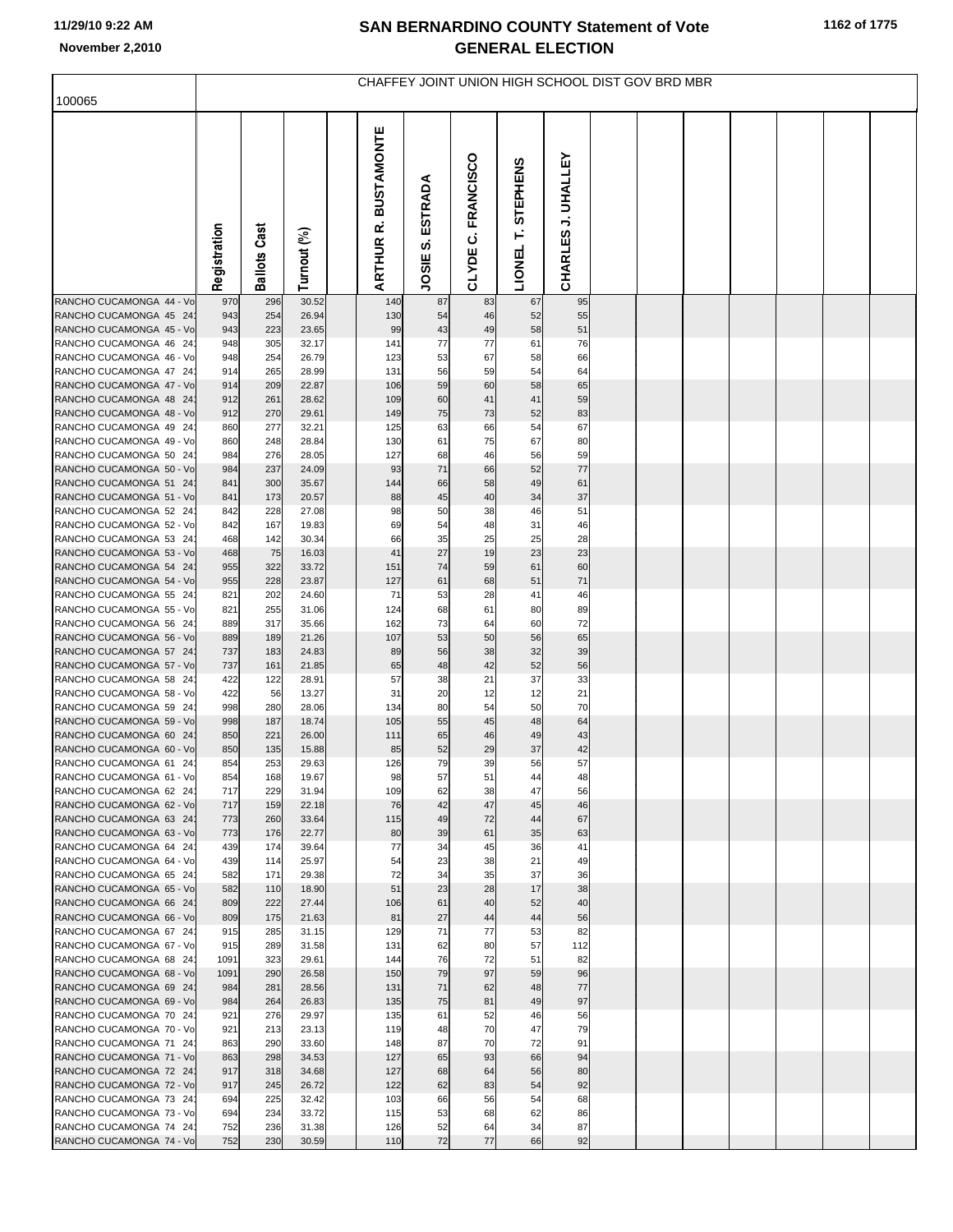|                                                      | CHAFFEY JOINT UNION HIGH SCHOOL DIST GOV BRD MBR |                     |                |  |                                      |                                |                       |                                |                                                      |  |  |  |           |  |
|------------------------------------------------------|--------------------------------------------------|---------------------|----------------|--|--------------------------------------|--------------------------------|-----------------------|--------------------------------|------------------------------------------------------|--|--|--|-----------|--|
| 100065                                               |                                                  |                     |                |  |                                      |                                |                       |                                |                                                      |  |  |  |           |  |
|                                                      | Registration                                     | <b>Ballots Cast</b> | Turnout (%)    |  | <b>BUSTAMONTE</b><br><b>ARTHURR.</b> | ESTRADA<br><b>ဟဲ</b><br>JOSIE: | C. FRANCISCO<br>CLYDE | <b>STEPHENS</b><br>Ë<br>LIONEL | <b>CHARLESJ. UHALLEY</b>                             |  |  |  |           |  |
| RANCHO CUCAMONGA 76 24                               | 483                                              | 154                 | 31.88          |  | 61                                   | 42                             | 43                    | 39                             | 57                                                   |  |  |  |           |  |
| RANCHO CUCAMONGA 76 - Vo<br>RANCHO CUCAMONGA 77 24   | 483<br>53                                        | 207<br>17           | 42.86<br>32.08 |  | 94<br>$\overline{0}$                 | 39<br>$\pmb{0}$                | 62<br>$\overline{0}$  | 47                             | 86                                                   |  |  |  |           |  |
| RANCHO CUCAMONGA 77 - Vo                             | 53                                               |                     | 1.89           |  |                                      |                                | ***********           |                                | <b>Insufficient Turnout to Protect Voter Privacy</b> |  |  |  | ********* |  |
| RANCHO CUCAMONGA 81 24                               | $\mathbf 0$                                      | 0                   | 0.00           |  | $\pmb{0}$                            | 0                              | 0                     |                                |                                                      |  |  |  |           |  |
| RANCHO CUCAMONGA 81 - Vo                             | $\mathbf 0$                                      |                     | 0.00           |  | $\mathbf 0$                          | $\mathbf 0$                    | $\mathbf 0$           | $\Omega$                       | $\Omega$                                             |  |  |  |           |  |
| RANCHO CUCAMONGA 86 24<br>RANCHO CUCAMONGA 86 - Vo   | 924<br>924                                       | 215<br>247          | 23.27<br>26.73 |  | 101<br>118                           | 48<br>54                       | 40<br>67              | 36<br>56                       | 44<br>76                                             |  |  |  |           |  |
| RANCHO CUCAMONGA 87 24                               | 756                                              | 243                 | 32.14          |  | 124                                  | 54                             | 52                    | 42                             | 61                                                   |  |  |  |           |  |
| RANCHO CUCAMONGA 87 - Vo                             | 756                                              | 188                 | 24.87          |  | 98                                   | 41                             | 60                    | 39                             | 56                                                   |  |  |  |           |  |
| RANCHO CUCAMONGA 88 24                               | 649                                              | 211                 | 32.51          |  | 100                                  | 47                             | 61                    | 46                             | 55                                                   |  |  |  |           |  |
| RANCHO CUCAMONGA 88 - Vo                             | 649                                              | 159                 | 24.50          |  | 69                                   | 34                             | 58                    | 30                             | 58                                                   |  |  |  |           |  |
| RANCHO CUCAMONGA 89 24<br>RANCHO CUCAMONGA 89 - Vo   | 855<br>855                                       | 271<br>268          | 31.70<br>31.35 |  | 130<br>131                           | 70<br>68                       | 54<br>89              | 55<br>65                       | 83<br>106                                            |  |  |  |           |  |
| RANCHO CUCAMONGA 90 24                               | 611                                              | 220                 | 36.01          |  | 96                                   | 49                             | 58                    | 60                             | 52                                                   |  |  |  |           |  |
| RANCHO CUCAMONGA 90 - Vo                             | 611                                              | 151                 | 24.71          |  | 66                                   | 36                             | 52                    | 39                             | 64                                                   |  |  |  |           |  |
| RANCHO CUCAMONGA 91 24                               | 769                                              | 247                 | 32.12          |  | 115                                  | 52                             | 46                    | 53                             | 75                                                   |  |  |  |           |  |
| RANCHO CUCAMONGA 91 - Vo                             | 769                                              | 264                 | 34.33          |  | 123                                  | 60                             | 79                    | 67                             | 114                                                  |  |  |  |           |  |
| RANCHO CUCAMONGA 92 24                               | 806                                              | 229                 | 28.41          |  | 101                                  | 56                             | 56                    | 58                             | 59                                                   |  |  |  |           |  |
| RANCHO CUCAMONGA 92 - Vo<br>RANCHO CUCAMONGA 93 24   | 806<br>940                                       | 206<br>288          | 25.56<br>30.64 |  | 93<br>122                            | 50<br>64                       | 61<br>50              | 59<br>59                       | 63<br>70                                             |  |  |  |           |  |
| RANCHO CUCAMONGA 93 - Vo                             | 940                                              | 209                 | 22.23          |  | 101                                  | 40                             | 49                    | 35                             | 50                                                   |  |  |  |           |  |
| RANCHO CUCAMONGA 95 24                               | 812                                              | 272                 | 33.50          |  | 111                                  | 81                             | 73                    | 60                             | 91                                                   |  |  |  |           |  |
| RANCHO CUCAMONGA 95 - Vo                             | 812                                              | 280                 | 34.48          |  | 124                                  | 70                             | 78                    | 53                             | 105                                                  |  |  |  |           |  |
| RANCHO CUCAMONGA 96 24<br>RANCHO CUCAMONGA 96 - Vo   | 916<br>916                                       | 156<br>343          | 17.03<br>37.45 |  | 75<br>154                            | 40<br>78                       | 30<br>108             | 36<br>87                       | 38<br>139                                            |  |  |  |           |  |
| RANCHO CUCAMONGA 97 24                               | 945                                              | 291                 | 30.79          |  | 116                                  | 65                             | 55                    | 40                             | 76                                                   |  |  |  |           |  |
| RANCHO CUCAMONGA 97 - Vo                             | 945                                              | 272                 | 28.78          |  | 117                                  | 76                             | 70                    | 86                             | 102                                                  |  |  |  |           |  |
| RANCHO CUCAMONGA 98 24                               | 834                                              | 278                 | 33.33          |  | 118                                  | 67                             | 75                    | 52                             | 99                                                   |  |  |  |           |  |
| RANCHO CUCAMONGA 98 - Vo                             | 834                                              | 325                 | 38.97          |  | 147                                  | 82                             | 108                   | 60                             | 130                                                  |  |  |  |           |  |
| RANCHO CUCAMONGA 99 24<br>RANCHO CUCAMONGA 99 - Vo   | 956<br>956                                       | 350<br>250          | 36.61<br>26.15 |  | 147<br>107                           | 102<br>54                      | 74<br>80              | 70<br>60                       | 74<br>80                                             |  |  |  |           |  |
| RANCHO CUCAMONGA 100 24                              | 324                                              | 119                 | 36.73          |  | 50                                   | 27                             | 19                    | 17                             | 27                                                   |  |  |  |           |  |
| RANCHO CUCAMONGA 100 - Vo                            | 324                                              | 71                  | 21.91          |  | 27                                   | 15                             | 19                    | 19                             | 22                                                   |  |  |  |           |  |
| RANCHO CUCAMONGA 101 24                              | 752                                              | 217                 | 28.86          |  | 86                                   | 49                             | 33                    | 45                             | 52                                                   |  |  |  |           |  |
| RANCHO CUCAMONGA 101 - Vo                            | 752                                              | 198                 | 26.33          |  | 93<br>106                            | 54<br>53                       | 40                    | 40                             | 49                                                   |  |  |  |           |  |
| RANCHO CUCAMONGA 102 24<br>RANCHO CUCAMONGA 102 - Vo | 751<br>751                                       | 215<br>203          | 28.63<br>27.03 |  | 100                                  | 61                             | 41<br>49              | 43<br>45                       | 44<br>59                                             |  |  |  |           |  |
| RANCHO CUCAMONGA 103 24                              | 880                                              | 229                 | 26.02          |  | 115                                  | 54                             | 43                    | 37                             | 58                                                   |  |  |  |           |  |
| RANCHO CUCAMONGA 103 - Vo                            | 880                                              | 221                 | 25.11          |  | 109                                  | 56                             | 54                    | 62                             | 68                                                   |  |  |  |           |  |
| RANCHO CUCAMONGA 104 24                              | 794                                              | 200                 | 25.19          |  | 107                                  | 51                             | 32                    | 42                             | 43                                                   |  |  |  |           |  |
| RANCHO CUCAMONGA 104 - Vo<br>RANCHO CUCAMONGA 105 24 | 794<br>651                                       | 156<br>180          | 19.65<br>27.65 |  | 95<br>83                             | 55<br>38                       | 39<br>28              | 41<br>42                       | 41<br>41                                             |  |  |  |           |  |
| RANCHO CUCAMONGA 105 - Vo                            | 651                                              | 128                 | 19.66          |  | 64                                   | 35                             | 19                    | 32                             | 33                                                   |  |  |  |           |  |
| RANCHO CUCAMONGA 106 24                              | 817                                              | 307                 | 37.58          |  | 141                                  | 69                             | 64                    | 71                             | 72                                                   |  |  |  |           |  |
| RANCHO CUCAMONGA 106 - Vo                            | 817                                              | 143                 | 17.50          |  | 64                                   | 45                             | 41                    | 38                             | 51                                                   |  |  |  |           |  |
| RANCHO CUCAMONGA 107 24                              | 749                                              | 233                 | 31.11          |  | 100                                  | 51                             | 49                    | 40                             | 49                                                   |  |  |  |           |  |
| RANCHO CUCAMONGA 107 - Vo<br>RANCHO CUCAMONGA 108 24 | 749<br>326                                       | 147<br>94           | 19.63<br>28.83 |  | 69<br>40                             | 30<br>21                       | 41<br>20              | 23<br>26                       | 50<br>24                                             |  |  |  |           |  |
| RANCHO CUCAMONGA 108 - Vo                            | 326                                              | 66                  | 20.25          |  | 30                                   | 15                             | 18                    | 13                             | 22                                                   |  |  |  |           |  |
| SAN SEVAINE WASH NORTH 2                             | $\pmb{0}$                                        | $\overline{0}$      | 0.00           |  | $\mathbf 0$                          | $\pmb{0}$                      | $\pmb{0}$             | $\mathbf 0$                    | $\pmb{0}$                                            |  |  |  |           |  |
| SAN SEVAINE WASH NORTH - \                           | $\mathbf 0$                                      | $\mathbf 0$         | 0.00           |  | 0                                    | 0                              | 0                     | $\mathbf 0$                    | $\mathbf 0$                                          |  |  |  |           |  |
| UPLAND 33 24582                                      | 1257                                             | 404                 | 32.14          |  | 173                                  | 99                             | 85                    | 69                             | 79                                                   |  |  |  |           |  |
| UPLAND 33 - Vote By Mail<br>UPLAND 34 24583          | 1257<br>52                                       | 252<br>23           | 20.05<br>44.23 |  | 135<br>$\bf8$                        | 78<br>$\overline{4}$           | 97                    | 69<br>6                        | 70<br>8                                              |  |  |  |           |  |
| UPLAND 34 - Vote By Mail                             | 52                                               | $\overline{0}$      | 0.00           |  | $\overline{0}$                       | $\mathbf 0$                    | $\mathbf 0$           |                                |                                                      |  |  |  |           |  |
| UPLAND 41 24590                                      | 22                                               | 3                   | 13.64          |  |                                      |                                | ***********           |                                | <b>Insufficient Turnout to Protect Voter Privacy</b> |  |  |  | ********* |  |
| UPLAND 41 - Vote By Mail                             | 22                                               | 0                   | 0.00           |  | 0                                    | 0                              | $\mathbf 0$           |                                |                                                      |  |  |  |           |  |
| UPLAND 42 24591<br>UPLAND 42 - Vote By Mail          | $\mathbf 0$<br>$\Omega$                          |                     | 0.00<br>0.00   |  | $\Omega$<br>$\mathbf 0$              | $\Omega$<br>$\mathbf 0$        | $\mathbf 0$<br>0      | 0                              |                                                      |  |  |  |           |  |
| UPLAND 43 24592                                      | $\mathbf 0$                                      |                     | 0.00           |  | $\mathbf 0$                          | $\mathbf 0$                    | $\mathbf 0$           | $\mathbf 0$                    | $\mathbf 0$                                          |  |  |  |           |  |
|                                                      |                                                  |                     |                |  |                                      |                                |                       |                                |                                                      |  |  |  |           |  |